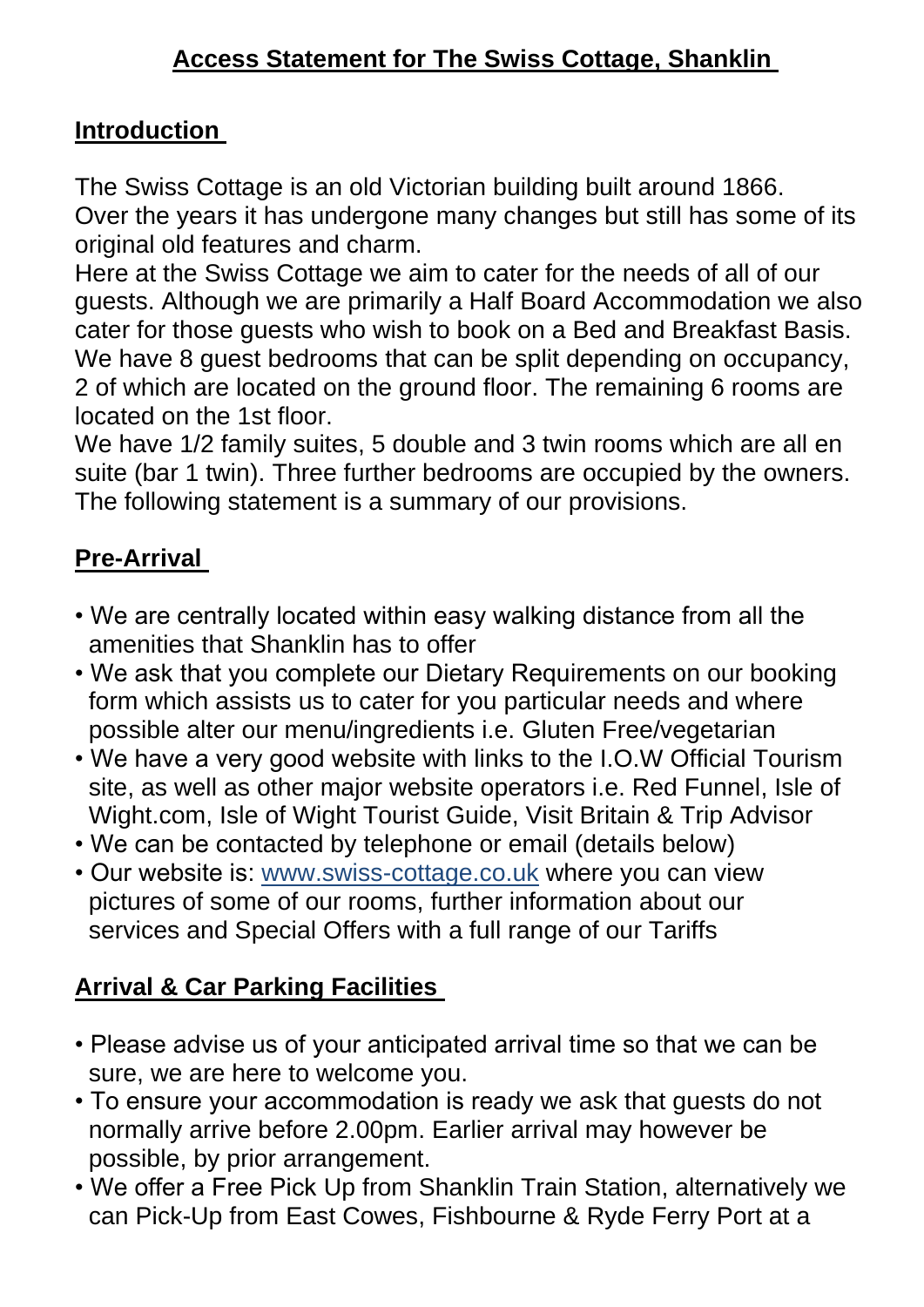minimal charge of £1.00 per mile (50p per mile re empty car journey)

- Shanklin Train Station is 10 minutes walk away
- The main bus stops are within 5 minutes walk outside Somerfield. All Bus Services are located here to Newport/Ryde
- There is a local taxi service that has accessible taxis if required; we can make bookings for you.
- There are two means of entrance to the car park either side of our Palm Tree lined border
- Parking Bays are marked on the floor
- We have parking for up to 6-7 cars on marked forecourt
- The surface is a combination of tarmac and gravel.
- The car park is illuminated by solar power lights during the hours of darkness and we also have floodlighting to the car park and to the front of the property & security lighting to the rear
- We can assist guests with luggage if required
- We offer Tea/Coffee in our lounge on arrival, as long as arrival prior to evening meal service

Although our rooms have no special Disabled equipment fitted etc, we do have two Ground Floor Rooms for people with Accessibility needs larger walk in shower, hand grab rails but the rooms are not wheelchair friendly.

Accessible Classification as Mobility Category 1 & 2.

For older or less mobile guests who can climb a flight of stairs, but for whom banisters or grip handles would make this easier Also for those who have problems walking or can walk to the rooms on the Ground Floor level.

All common areas have motion sensor lights.

## **Main Entrance, Reception**

- The entrance is under a small canopy 2m wide x 80cm deep
- The UVPC front door with a decorative frosted glass and rose design is 2m high and 92cm wide, with a floor plate of just 7cm high
- The front door is inward opening and has a self-locking mechanism and is only accessible by Key
- The door bell is on the wall to the right of the door which is easily accessible.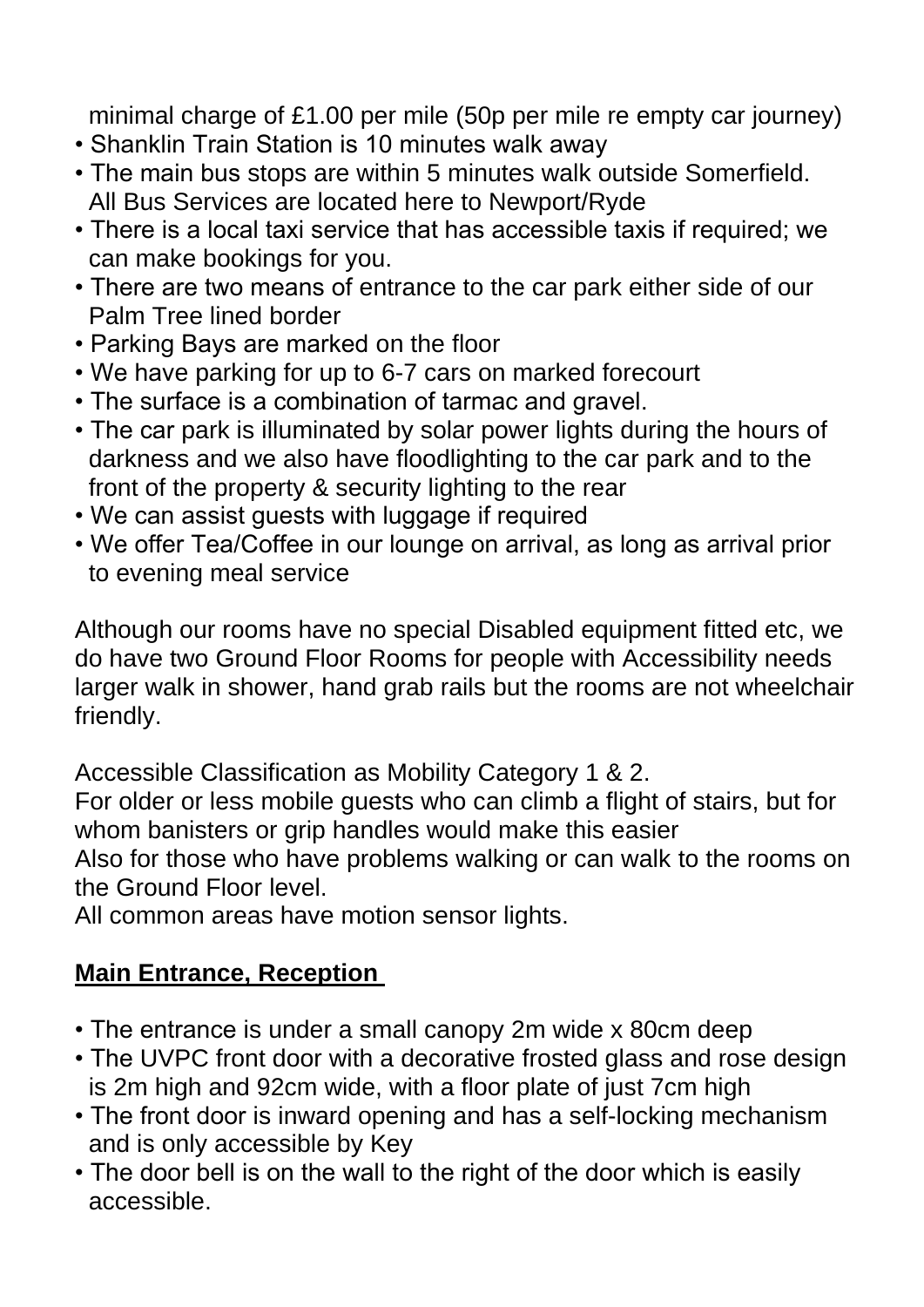## **Public Areas - Hall, Stairs, Landing, Corridors etc**

- On entry into our home there is a hallway 1.6m wide x 8.50m in length with an original ceiling height of 9'6". On the ceilings there is smoke detectors and emergency lighting.
- On direct entrance there is a fire door on the left to the bar which has a frame of 71cm wide, this is kept locked at all times?
- Halfway along the hall to the left, there is the doorway leading to the Bar/Lounge, with its original doorframe opening of 79cm wide and a doorframe height of 7 foot.
- There is a large framed mirror on the left wall in the hall 110 x 80cm and a small 60cm round hallway table of 75cm high and two chairs for the guests to complete our Guests Review book
- Along the right-hand wall is the main light switches for the outside lights, the hall and landing have motion sensor lights, directional fire exit signs, a radiator of 1800 x 500mm and above these are our notice boards, with maps, local information, Fire certificates and Awards to date. On the left hand side is a bookcase 89 x 32 x 92cm displaying leaflets of interest for guest to take and also various reading books for adults & children to borrow whilst staying with us.
- Of the hall to the right is a doorway leading to 2 ground floor rooms
- The hallways, stairs and landings all have short pile carpet
- The main stairway is 5.7m directly in front of the main entrance.
- The original banister is dark oak and runs along both stair wells and upper 1st floor landing
- To the left of the staircase there is a small hall inlet 90cm x 2.8m with wall mounted coat racks and floor shoe storage racks (this also leads to our private quarters)
- The walls have a good colour contrast and all areas are well lit
- There are 13 stairs to the 1st floor landing to room 6 and main bathroom and another fire extinguisher and alarm, followed by a further 4 stairs to the remaining 5 bedrooms
- The stairs are 19cm high, 72cm wide and 27cm in depth
- Landing area to rooms 6 & main bathroom is 1.7 x 2.2m by 7'6" high with a wall mounted heater
- Upper 1st floor landing to rooms 7, 8, 9, 10 & 11 and dry lounge is 1.7m x 3.0m with a maximum ceiling height of 12'6" reducing to 10'0" with a wall mounted heater.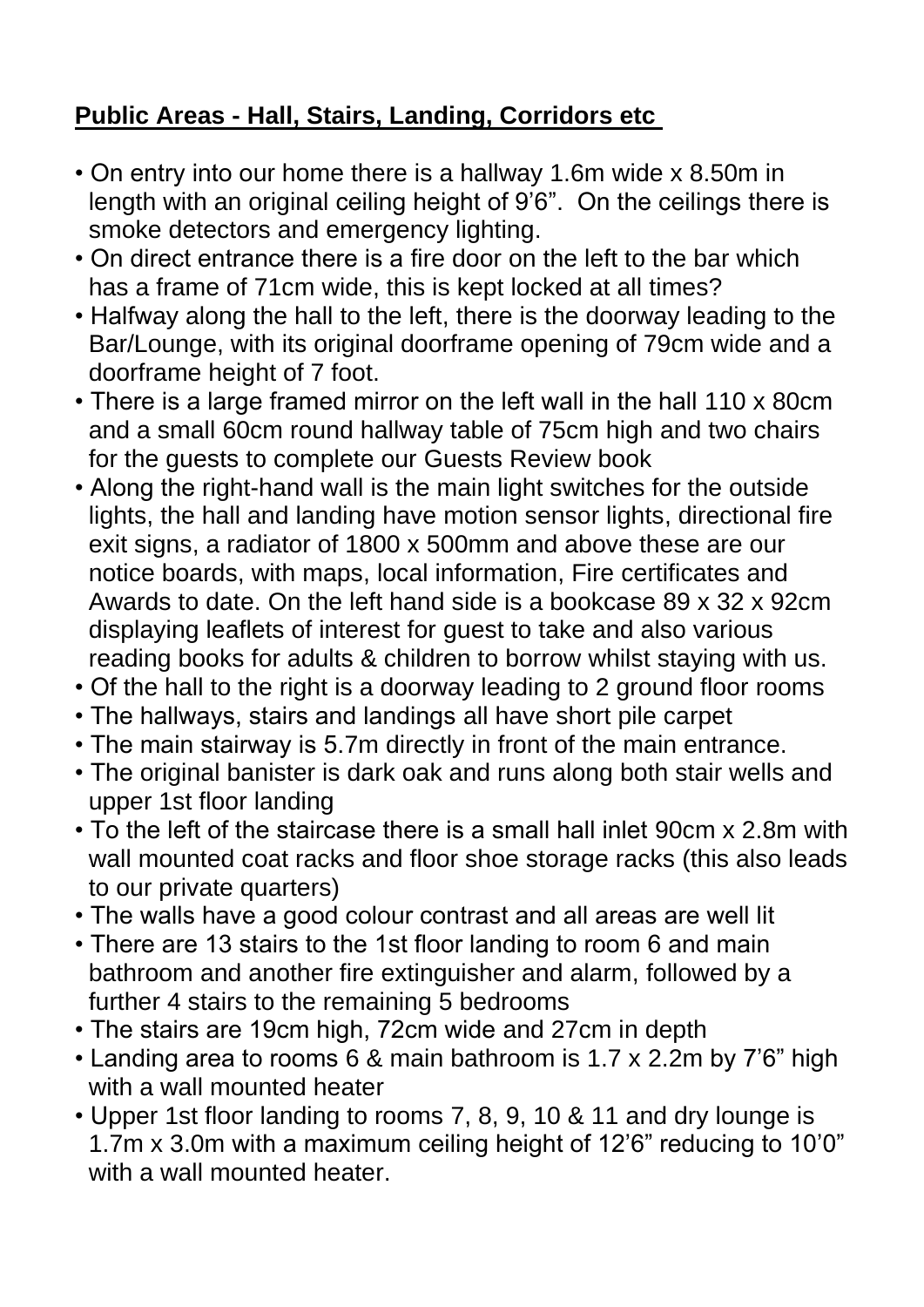## **Public Areas - Sitting room, lounges, lobbies etc**

- On entrance to the you large comfortable Bar/Lounge of 3.9m x 5.60m with an original 9'6" ceiling, there are two, 2m x 3 seater soft fabric sofa, a coffee table and pouffe in the corner. It also has a small rectangular coffee table which is 110 x 60 x 44cm
- To your right are French Doors leading to the Dining Room, they are 76cm wide each. These are kept shut until meal service.
- The Bar is located next to the French Doors at a right angle of 1.8 x1.9m and 2.1m from doorway
- There are three large double glazed UVPC windows in the front bay, the centre unit is a sealed unit the other 2 open outward with lockable handles plus 1 lockable opening window to the side wall giving a very bright and airy feel to our lounge
- To the left of the door there is a double radiator of 1400 x 500mm fitted to the internal wall
- There is a flat screen digital colour television/video/DVD with Sky on a wooden cabinet on the far external wall & Wi Fi & USB ports.
- We have a decorative aquarium unit next to the bar for a calming atmosphere to relax during the day
- There is matching carpeting throughout the lounge & dining room.

## **Dry Lounge**

- We have a second lounge on the first floor for those guests who wish to relax away from the bar area & also for families who wish to view a children's video/DVD. Or plan your day ahead with the aid of our notice board showing all 40 of the Islands main attractions/maps
- Door way is 72cm with a right hand inward opening door and light switch to your left
- Room is 2.7m x 3.1m by 10'0 high ceiling with a double height original arched window with a top opening window
- On entry you have 6 faux leather seats 70 x 70 by 40cm high to seat, which are either side of the room and are 90 cm from the entrance and a coffee table 120 x 50 x 30cm
- A small rectangular coffee table, 75cm high, with push button lamp
- There is a small bookcase to the left of the doorway 100cm x 90cm. The children's videos are stored in this bookcase with an index
- Colour television, video, USB are situated in front of the window, 2.5m directly in front of the doorway, next to two 500 x 500mm radiators.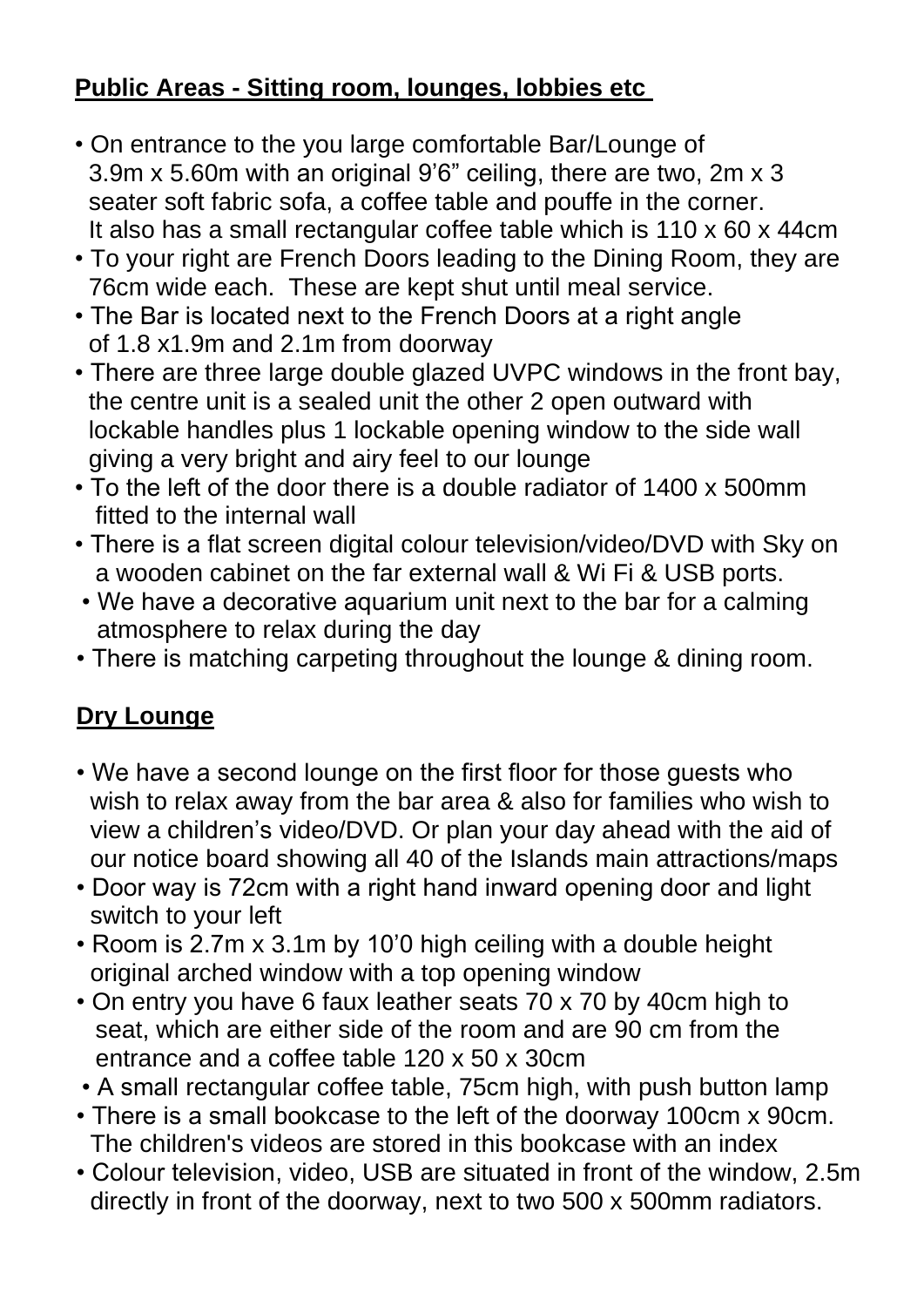#### **Public WCs**

- We do not have a separate WC facility
- All rooms, with the exception of Room 9, have en-suite facilities.

## **Dining Room**

- Overall size of Dining Room is 8.5m x 3.9 m with a 9'6" ceiling
- Breakfast and Evening Meals are served in the dining room off of the Bar Lounge through the double French doors.
- The dining room is one level, with a UVPC glass patio door with a doorframe of 89cm wide and a floor plate of only 4cm leading to a small outdoor seating area. This is also used as an emergency exit.
- Furniture is set by room numbers but is flexible and can be relocated if required.
- Tables are 75ch high and have an under space of 74cm high, they have a handmade larger surfaced top 82 by 82cm wide and one centre column with a cross shaped weighted base/feet. All chairs are high back faux leather restaurant chairs without arms for easy sitting, the seats are 45cm high.
- Menus for breakfast are given during Dinner service and visa versa to assist with preparation but a full main menu is on the counter
- We play background music via the bar stereo, CDs and or Radio
- The dining room has 5 UVPC windows along the side and back end of the room and is very bright and airy, it also has two 2000 x 500mm radiators for the winter months
- Breakfast is split between self service and table service, cereals/fruit/fruit juice/yoghurts are laid out to self serve, cooked breakfast, tea/coffee served to your table by us.
- We have 4 sideboard cupboards to store cutlery, crockery, condiments etc varying in size height from 70 to 110cm

## **Laundry**

- Laundry service is not available on site,
- The nearest laundry is Chapel Laundry Service, Clarendon Road, this is a 2 minute walk away and your laundry can be washed and returned to you by Friday.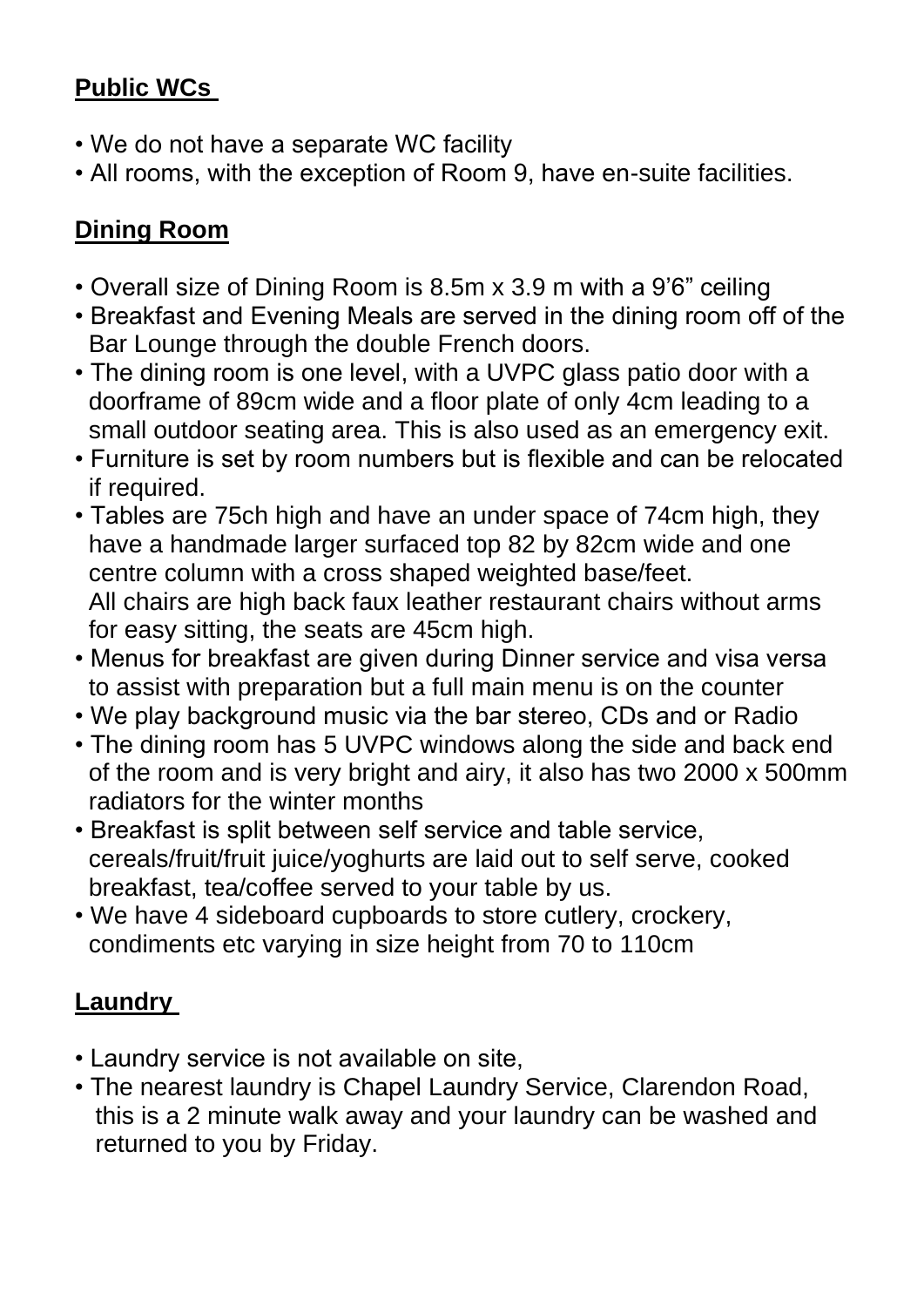#### **Shop**

• We are situated within a few minutes' walk to the High Street and Regents Street offering an array of businesses including; Co-Op, Boots Chemist, Hairdressers, Newsagents & Clothing Shops There are plenty of shops to suite all your needs.

#### **Treatment room/s**

- Not Available on site
- There is a Salon called Beauty Lounge run by friends of ours which is within easy walking distance that offer Massages, Wax Treatment, Manicures and much more

#### **Leisure Facilities**

• Not Available on site. The local Leisure Centre is located in Sandown. There is a local Hotel with an indoor swimming pool which is open to non residents, located within a 10 minute walk

#### **Outdoor Facilities**

- We have a decked patio area which is accessible via the front car park on the left of the property through two flower displays & trellis work and a gated walkway of 80cm wide or through the patio door leading from the dining room which has a hand rail on the wall
- There is a small gentle slope of 85 x 60 x 13cm high, leading through the gated trellis work/two flower displays
- The patio area is 5m x 4m decked with modern rattan seating and furnishings with cushions, beanbags and parasol.
- Smoking is permitted in the canopy covered patio area only.
- However, we are ideally situated for those wishing to take advantage of the beautiful cliff walks.
- The beautiful sandy beach of Shanklin is within a few minutes' walk away, there is a cliff lift ( May-October ) for those less able to climb the stairway or a steep slope along Hope Road.
- Walking Guides can be found in our hallway.
- We can also provide you with a local map of Shanklin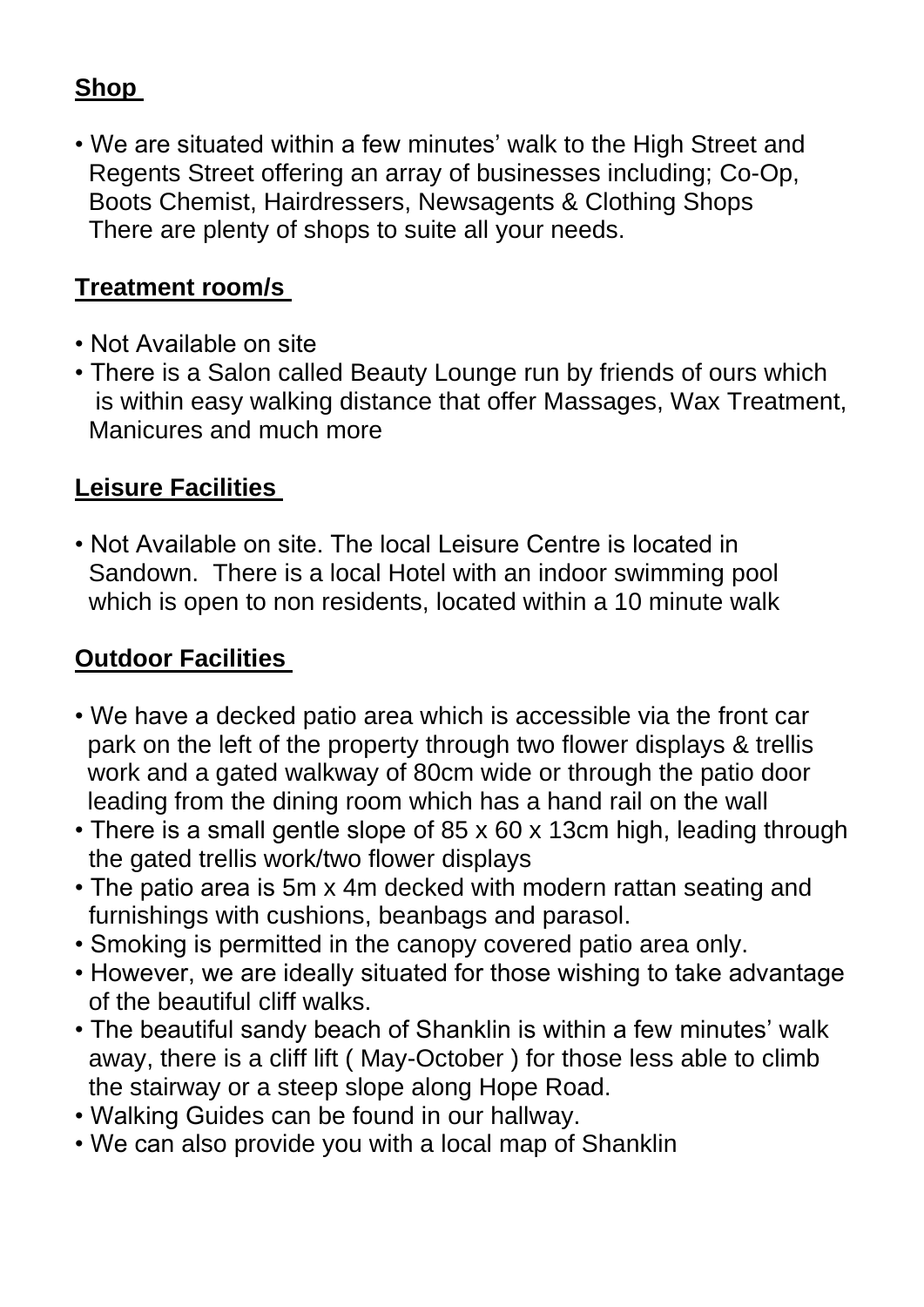#### **Conference & Meeting Rooms, Banqueting**

• Although we do not have a separate room, we can offer our dining room for meetings/conferences when in conjunction with a block booking of all of our rooms and Cost is on request.

## **Clubs & Entertainment**

- We have a small well stocked bar (of beers, lagers, house wine and a selection of our favourite wines, variety of spirits, non alcoholic drinks and children's drinks) for those wishing to relax during the evening with background music or choose from our own extensive list of DVD and videos
- There are many public houses around Shanklin most of which offer live music and also the larger hotels in Shanklin welcome non residents to use their bar facility and offer live music
- We do have a Music License to hold Disco as part of a block booking
- There is also a Conservative Club that has daily entertainment and has a very good restaurant and also a British Legion
- There are also two local churches that welcome holiday makers
- There is also a local Bowls Club (which I am a member of) so if you fancy a roll up they are more than welcome to come along

#### **Bedrooms & Sleeping Areas**

• We have 8 bedrooms to let, two on the ground floor, (1 family/double & 1 double), one twin on the lower first floor and five on the upper first floor comprising of a family suite (1 double & 1 twin can be closed off by an external door to make one large family unit if required) and a further two doubles and another twin room.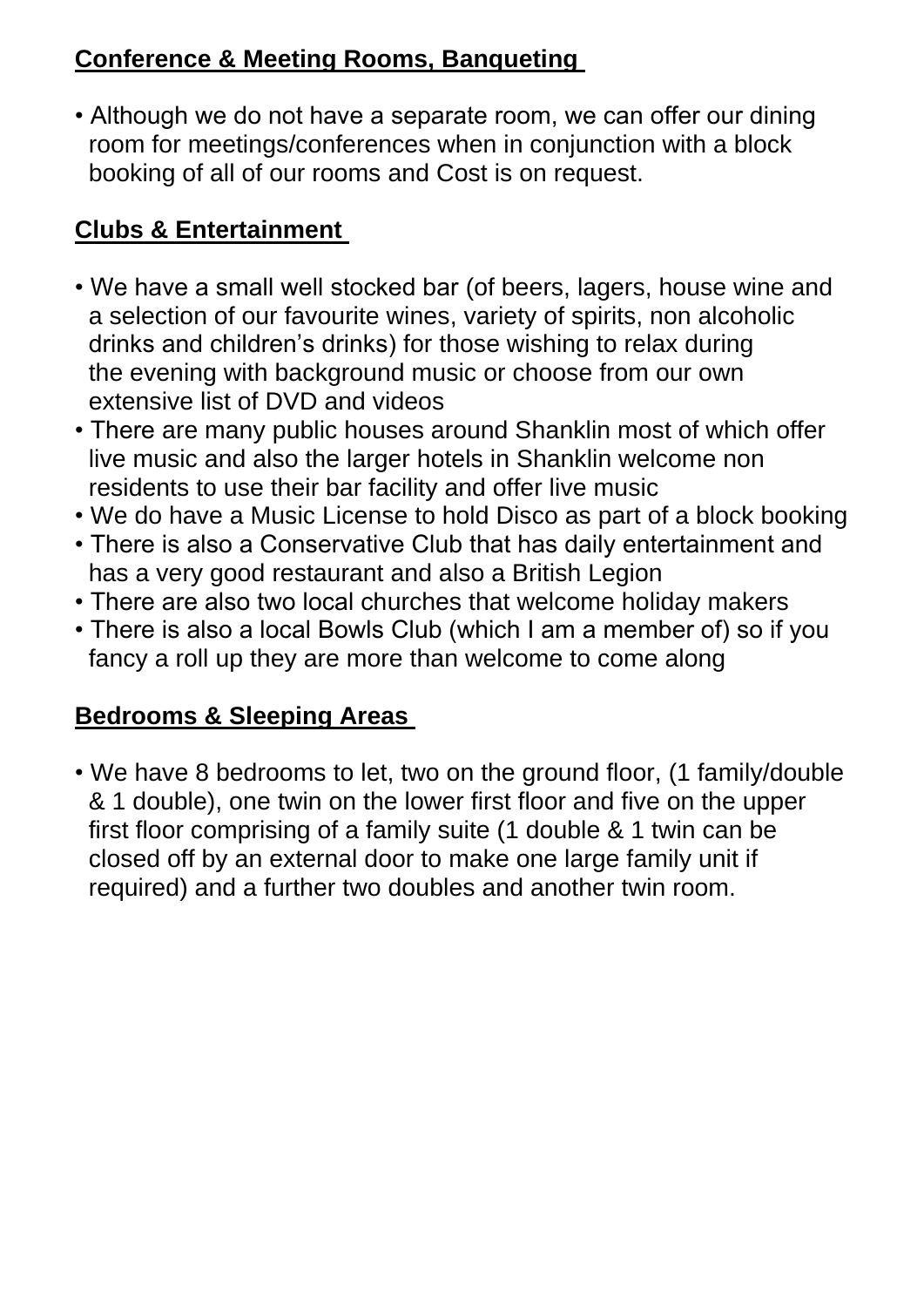#### **Ground Floor Rooms Room 1 (Family Suite or Double Room)**

- Located off of the main hall way through a doorway of 64cm wide along a small passage 90cm x 3.9m
- Room 1 is situated at the end of the corridor, doorway is 73cm wide with a left hand outward opening door with 2 bedroom light switches
- On entry you have an inner hallway of 90cm x 2.4m and the en-suite (see below for details) is directly in front of you. To the right on entry (passed the en-suite) is the double room, this has an opening of 76cm wide (no door attached) and to the left is the children's Annex which also has an opening of 76cm (no door attached) & coat rack
- Overall suite size is 7.0 x 2.8m with 9'6" ceilings with a bedroom size of 3.1 x 2.8m which houses a 4'6" x 6'6" Faux Leather framed bedstead with source 5 mattress. Either side of the bed are Bedside cabinets of 45 x 46 x 70cm, with hand switch lamps radio/CD/alarm clock, drinking glasses and a full height mirror.
- There is 60cm free space between side of bed and window with and 85cm free space from foot of bed to wall.
- There is 100cm space between left side of bed to doorway and 60cm space between the left side of the bed to the dresser.
- Just inside the door way of 100 x 50 x 75cm is a 4-draw dressing table with stool and a push button side lamp, TV & USB ports.
- A Double Wardrobe 90 x 52 x 180cm is in the corner next to vanity mirror and faux leather easy chair for your comfort.
- Radiator under window in main bedroom is 1600 x 500mm and also one in annex is 1000 x 500mm

## **Annex Room**

- The Annex is a small single sized room to the left of the entrance and has a 3-seater faux leather sofa bed (which sleeps one child) which is along the right-hand bathroom wall, it can also be used by adults to sit and watch TV on, overall room size of room is 1.9 x 2.8m
- It has Two 3 Drawer Dressers 79 x 46 x 70cm, to the right on entry with Digital TV/DVD combi with remote control & mini fridge and the one to the left has Tea/Coffee making facilities on it and a small coffee table with a push button lamp on it.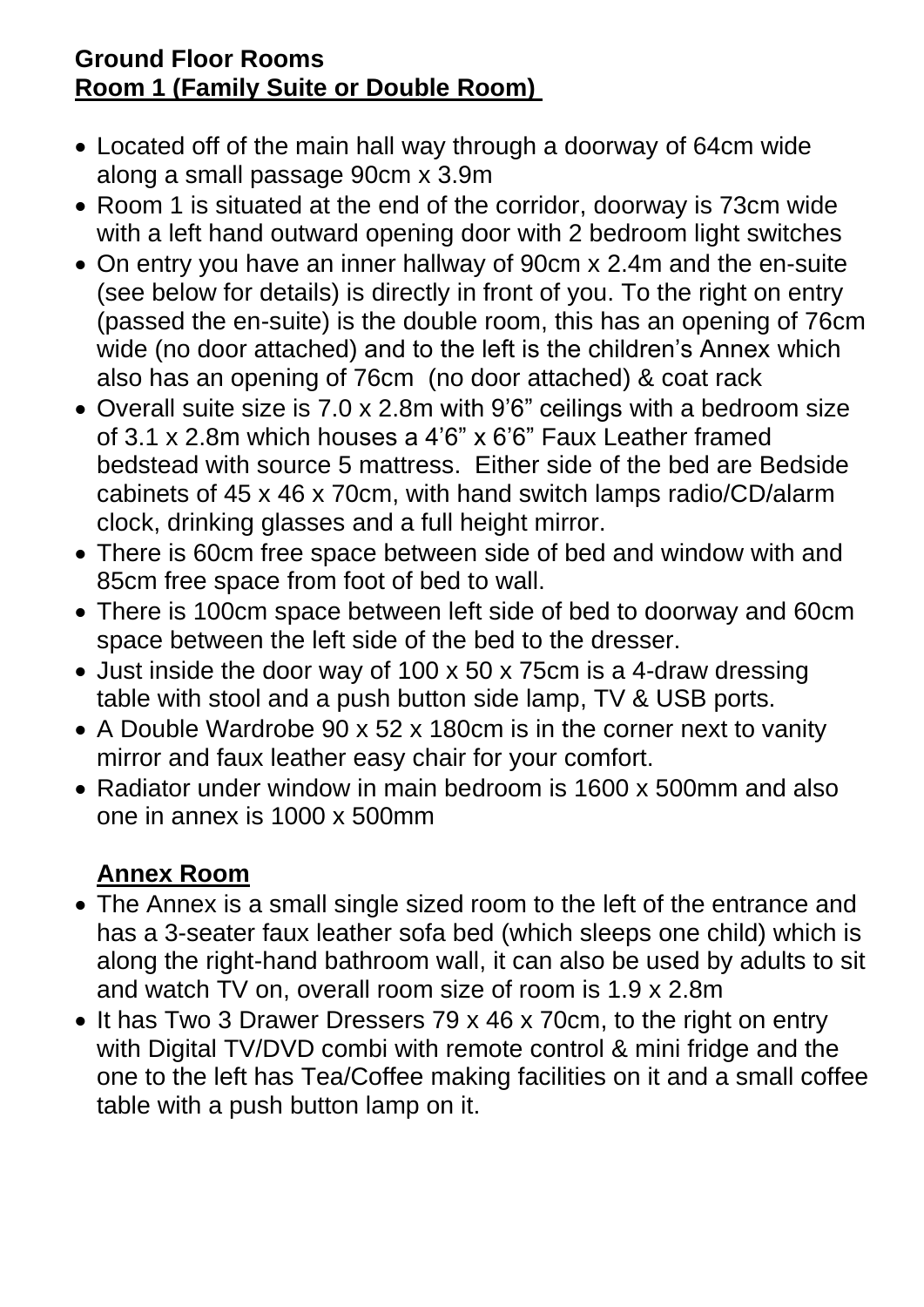## **Room 2 (Large Double Room)**

- Off the main entrance hall, as Room 1 to your right, is a doorway of 71cm wide with a left hand inward opening door with coat rack
- Overall room size is 4.6m x 4.1m (incl. En-suite) with 9'6" ceilings
- Light switches are located on right wall by door entrance, wall lights switch on right wall also and two full height mirrors
- Exterior wall has a full length triple window in the front bay, two of which open outward and have lockable handles to give a very bright and airy room
- On entry the 4'6" x 6'6" faux leather double bed is 110cm from doorway, with 50cm space between the end of the bed and the en- suite bathroom, allowing access to pass to the seating area.
- Space between wardrobe and chest of drawers is 3m and bed to window is 2.1m which is ample space for the seating area which comprises of two faux leather tub chairs 40cm high and an square coffee table 50cm diameter, which are all movable.
- There are bedside cabinets either side of divan, 44 x 44 x 65cm, with push button lamps, radio/cd/alarm clock and drinking glasses.
- Far side of room has double wardrobe 90 x 50 x 180cm in niche, no room for manoeuvre either side, opposite is a 4 drawer chest 83 x 43 x 83cm on which is the Tea/Coffee making facilities with a Mini-fridge & USB ports.
- A 4 draw dressing table of 100 x 50 x 75cm with stool, with Digital TV/DVD combi with remote control and vanity mirror above.
- Radiator is on the right hand wall on entry 1200 x 500mm

#### **Room 3 & Room 4 on the Ground floor are used by the Owners as well as Room 5 on the First Floor.**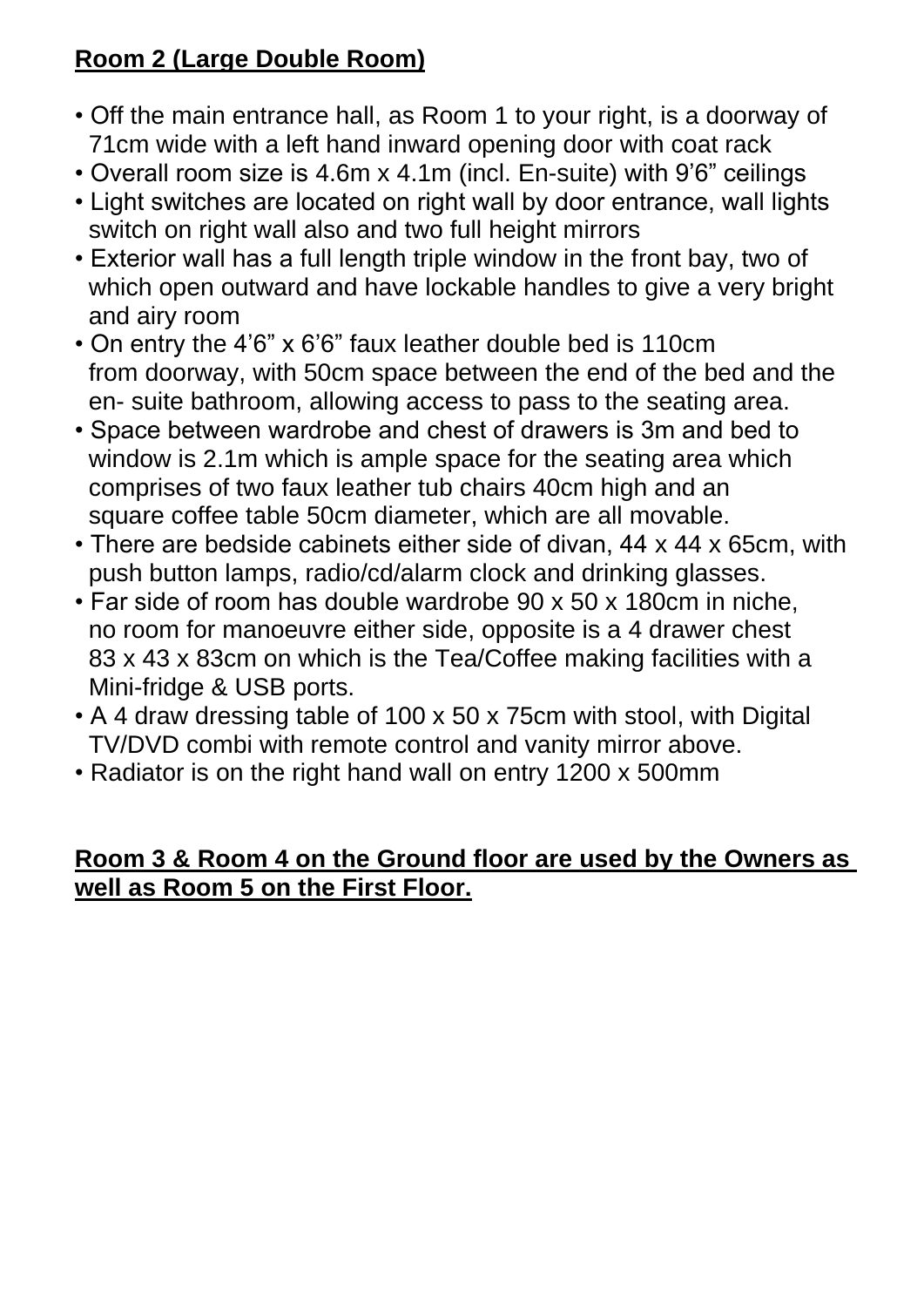#### **First Floor Rooms Room 6 (Twin Room)**

- Room 6 is located to the right of the landing
- Doorway is 68cm wide with a right hand inward opening door
- On entry there is a small hall 170 x 90cm, light switch is on the left wall next to the entrance to the bathroom (see details below) and a full height mirror and coat rack on the right hand wall
- Overall size of bedroom is 3.2 x 3.4m with a 7'6" ceiling
- Directly in front of main door through an open doorway 70cm wide is the bedroom
- One double height window with top opening outward window
- On entry there are two 3'0" x 6'6" Twin Beds, aluminium and pine framed with source 5 mattress, two bedside cabinet in-between, 44 x 40 x 56cm with touch tone light, radio/CD/alarm clock and drinking glasses.
- Beds are situated either side of window, with wood panel surround, 90 cm high.
- Free space between beds is 1 metre
- Free space between bedroom doorway and end of bed is 1.3m
- Wardrobe 81 x 51 x 180cm is in the left corner and space between end of bed and wardrobe is 85cm
- Next to that is a 4 Drawer Dressing Table 100 x 50 x 75cm with suede stool for your comfort with Digital TV/DVD combi with remote control and mini fridge and vanity mirror above.
- To the right and at the foot of the right hand bed is a 5 draw chest of drawers 78 x 40 x 86cm with tea/coffee making facilities on, mini fridge and vanity mirror
- Centrally Heated by two Radiators, 1000 x 500mm under the window and a further 400 x 600mm at the foot of bed.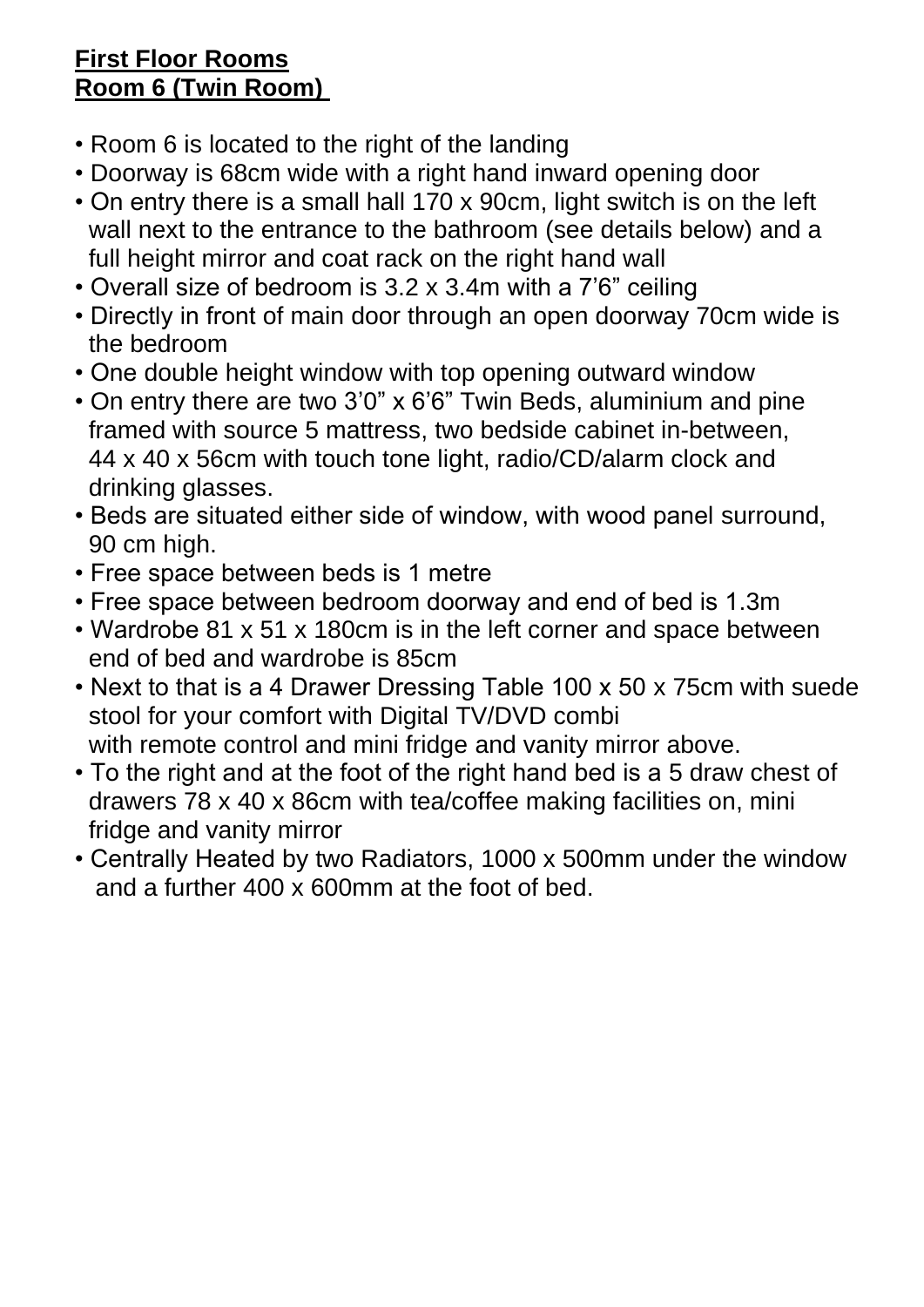## **Room 11 (Twin Room)**

- Doorway is 77cm wide, left hand inward opening door with coat rack
- Overall room size 3.8 x 3.7m (incl. En-suite) with an original 10'0" ceiling
- Light switch on right wall on entry next to full height mirror
- One large double height window with top opening outward window
- On entry two 3'0" x 6'6" Twin Beds, aluminium and pine framed with source 5 mattress, space between beds is 70cm
- Bedside cabinet between beds 44 x 40 x 56cm with touch light, radio/CD/alarm clock and drinking glasses
- Right hand bed is against far wall therefore only one transfer to bed
- Space from door to 1st bed 110cm
- Wardrobe 81 x 51 x 180cm against wall behind doorway
- On entry to the right, is a 4 drawer double dressing table 140 x 40 x 75cm in a niche with a foot stool which has beverage making facilities and mini fridge on it and a vanity mirror above and also a full length mirror to the right and USB port.
- The Digital TV/DVD combi with remote control has been mounted on the wall. This is opposite the first single bed
- The En-suite is in on the far wall, 2.3m away from the doorway, space between end of beds and en-suite is 70cm (see below for details)
- Wall mounted thermostat-controlled radiator 1400 x 400mm under the window.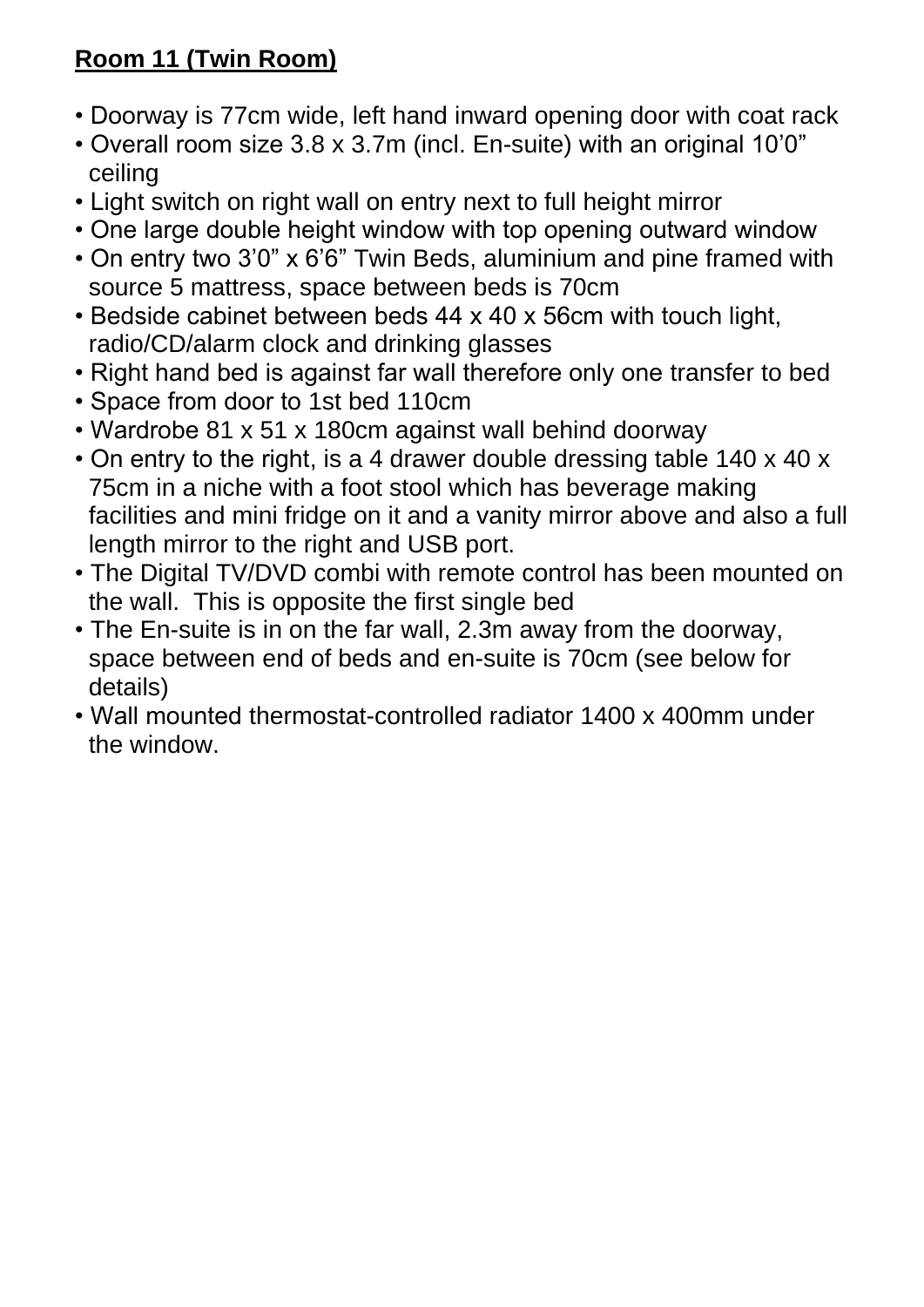## **Room 10 (Double Room)**

- Doorway is 77cm wide, right hand inward opening door & coat rack
- Overall size of room is 3.3 x 4.1m (incl. en-suite) with 10'0" ceiling
- Light switch on left wall on entry.
- One large double height window with top opening outward window
- 4 draw dressing table 100 x 50 x 75cm cm with a 30cm stool for your comfort with Digital TV/DVD combi with remote control and then a 5 Draw chest of drawers 78 x 40 x 86cm with mini fridge with tea/coffee making facilities on and a Wardrobe 81 x 51 x 180cm next to this
- On entry a 4'6" x 6'6" Faux Leather Double bed with source 5 mattress,
- Bedside cabinets either side of bed 44 x 40 x 56cm with push switch lights, radio/CD/alarm clock and drinking glasses
- At least 55cm routes either side of the bed, to window and en suite and 90cm to foot of bed to wardrobe, therefore allowing for left or right transfer to bed.
- On entry the en-suite shower room wall is to the right, 1.15m from the entrance and the en-suite is 1.9m away from the doorway

#### . **Room 7 (Large Double Room)**

- Doorway is 77cm wide, left hand inward opening door & coat rack
- Overall size of room 3.9 x 3.7m with a 9'6" ceiling
- Light switch on right wall on entry
- One large double height window with top opening outward window
- On entry 4'6" x 6'6" Faux Leather Double bed with Source 5 mattress, 50cm high and is 180cm diagonally to the left of entrance.
- On the right hand wall 1.5m away from the entrance, is a 4 draw dressing table 100 x 50 x 75cm and stool with Digital TV/DVD combi with remote control, USB port and a comfy faux leather bucket chair
- On the left is a wardrobe 86 x 51 x 180cm and 5 draw chest of drawers with tea/coffee making facilities on, mini fridge and two vanity mirrors and a comfy faux leather bucket chair
- Bedside Cabinets either side of bed, 44 x 44 x 66cm with switch Lights, radio/CD/alarm clock and drinking glasses.
- Free space from side of the double bed to window 65cm, from end of double bed to dressing table is 1.5m, double bed to seating area is over a 1m away, therefore allowing for left or right transfer to double bed. • Double Radiator under the window of 1200 x 400mm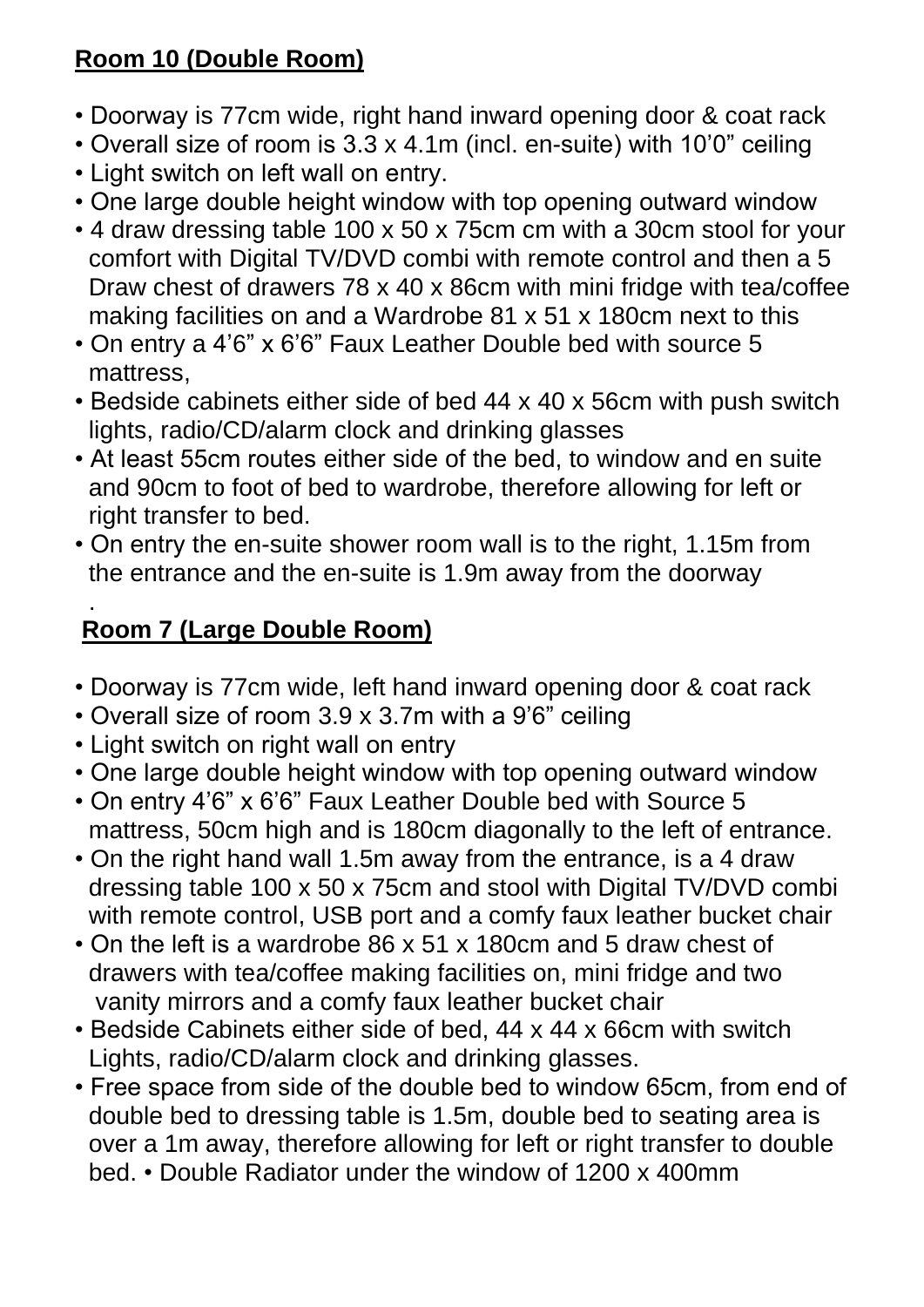## **Room 8 (Double Room)**

- On entry there is an outer door way of 71cm with a left hand inward opening door & down a small passage way of 2.45m long x 85cm wide(with a passive night sensor light) this leads you to the bedroom
- Doorway to bedroom is 72cm wide, left hand inward opening door
- A full height mirror is behind the door and the bathroom is located on the opposite wall on entry.
- Light switch for passage is directly in front of the doorway on facing wall, light switch for bedroom is on right wall on entry with coat rack
- Overall bedroom size of room 3.1 x 2.8m with 7'6"ceiling with Hallway 2.5m x 90cm with 7'6" ceiling
- Full height double width window, left hand full pane, right hand side bottom opening outward window giving a light and airy room with a double radiator of 2000 x 300mm under the window
- On entry 4'6" x 6'6" Faux Leather Double bed with source 5 mattress, 55cm high.
- Bedside cabinets either side of bed 44 x 40 x 56cm with push button lamps, radio/cd/alarm clock and drinking glasses.
- At least 65cm from bed to window, 80 cm from foot of the bed to the wall and 100cm from side of bed to built in wardrobe and shelving of 100 x 50 x 200cm allowing for left or right transfer to bed
- To the right corner of the bed, is a dresser 1.2m x 45 x 85cm with beverage making facilities, Digital TV/DVD combi with remote control, mini fridge & USB port.
- To the left is the dressing table and above is the power shower switch, shaver point and wall mounted vanity mirror
- To the right corner is a faux leather easy chair, which is 40cm high to the seat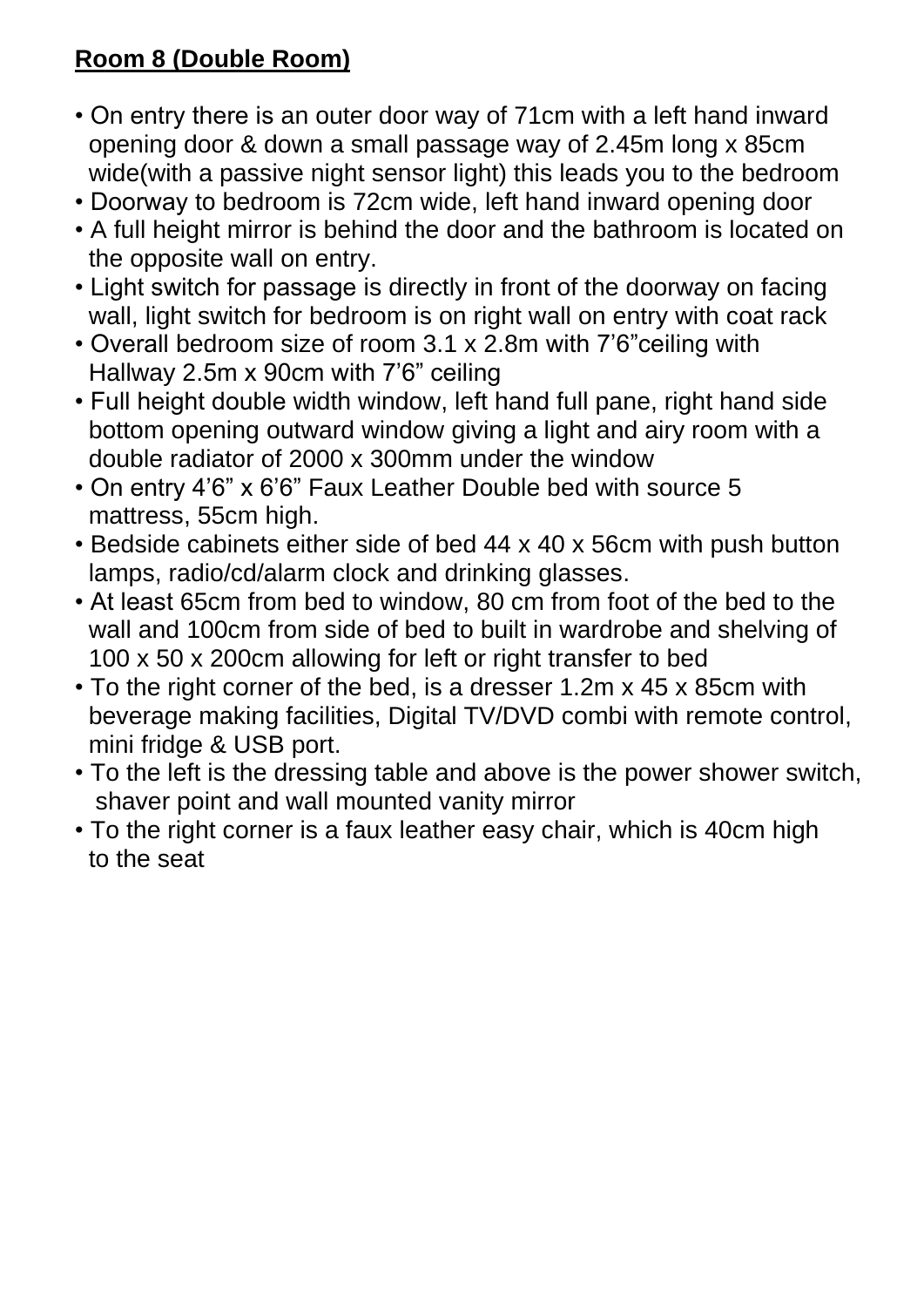## **Room 9 (Twin Room)**

- This is our only non en-suite room, occupants have the private use of the main bathroom.
- On entry there is an outer door way of 71cm with a left hand inward opening door & down a small passage way of 2.45m long by 85cm wide(with a passive night sensor light) this leads you to the bedroom
- Doorway is 72 cm wide, right hand inward opening door with coat rack behind the door
- Overall size of room 3.1 x 3.2m with 10'0" ceiling
- Light switch on left wall on entry
- One large double height window with top opening outward window with a 1400 x 400mm radiator underneath the window
- On entry there is a 80cm high sink unit, 155cm in front of the door way, which has a inlayed tiled surround mirror, Victorian mixer taps and ceramic soap & toothbrush/beaker holder
- It has a stainless steel curved vanity unit surrounding the base of the sink basin and pedestal
- On the far wall is a corner unit measuring 85 x 45 x 180cm with beverage making facilities on. Next to this is a 5 draw chest of drawers of 78 x 40 x 86cm with the Digital TV/DVD combi with remote control & USB port.
- Directly behind the door there is a full height mirror and two 3'0"" x 6'6" aluminium & pine single beds with source 5 mattresses
- Beds are 50cm high with under space of 25cm
- Space between beds is 50cm with bedside cabinet between 48 x 44 x 69cm with touch light, radio/cd/alarm clock & drinking glasses
- One bed is placed directly against wall allowing for left transfer only
- Second bed is 80cm from window allowing for left or right transfer
- Double wardrobe 81 x 51 x 180cm is situated in the far corner of the second bed, no manoeuvrability between wardrobe and bed
- Space between wardrobe and chest of drawers is 1.35m
- Space between basin and end of bed is 80cm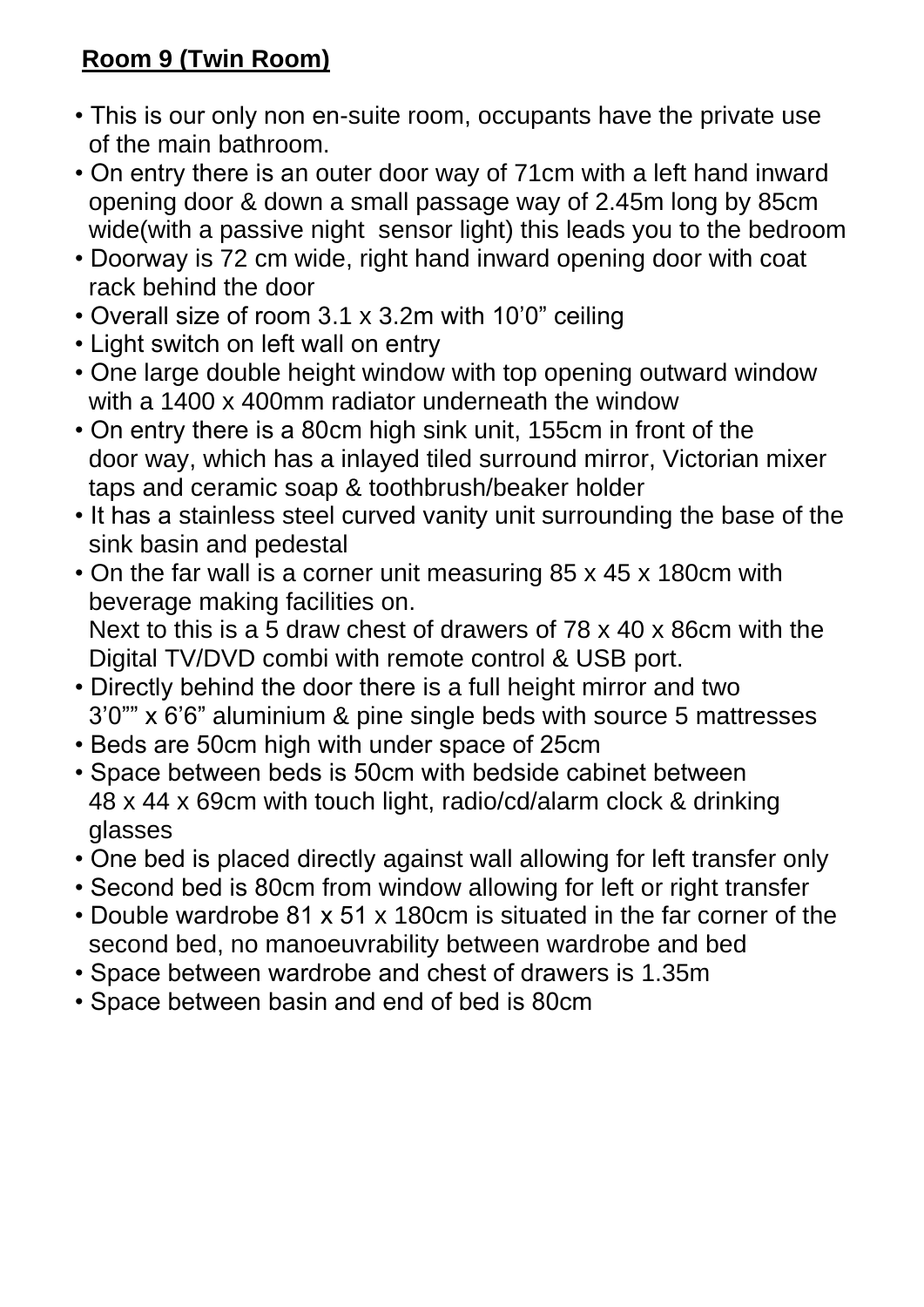#### **Bathroom, Shower-room & WC [En-suite or Shared]**

- We have 7 en-suite bathrooms:
- 1 with a combination of bathtub and power shower
- 1 with a combination of bathtub and overhead pumped shower
- 5 with glass shower cubicles with power showers

We also have a main bathroom that has a bathtub and power shower and is used in conjunction with Room 9 as a private bathroom for that room only

# **Room 1 Family Room Ground Floor**

- Doorway to shower room 72cm wide, left hand inward opening door
- Separate square shaped en-suite shower room size is 1.9m x 1.52m
- Pull cord light is to the right on entrance from 9'6" ceiling
- Sink Unit to the right, sink pedestal is 80cm high with Victorian taps, stainless steel and ceramic soap dish and glass holder, large vanity mirror and glass shelf and a shaver socket and light above
- Wall mounted heater to right of toilet with pull cord
- On entry the toilet is 120cm directly in front of you, with a 40cm high, low level cistern & push button flush with a shelf above 60cm away
- Enclosed glass shower cubicle is 75 x 75cm with step/edge of 11cm high with outward opening solid door. Electric power shower with adjustable temperature & pressure control & height adjustable shower head, toiletry rack and safety grab handle
- The power cord for the shower is directly behind door to the left with a towel rail on the door and wall and s/steel multi towel rack
- Space for toilet area is 79cmsq, space between door and shower cubicle is 110cm & space between sink and bathroom wall is 110cm
- Shower room is fully tiled from floor to ceiling
- No window but fitted with extractor fan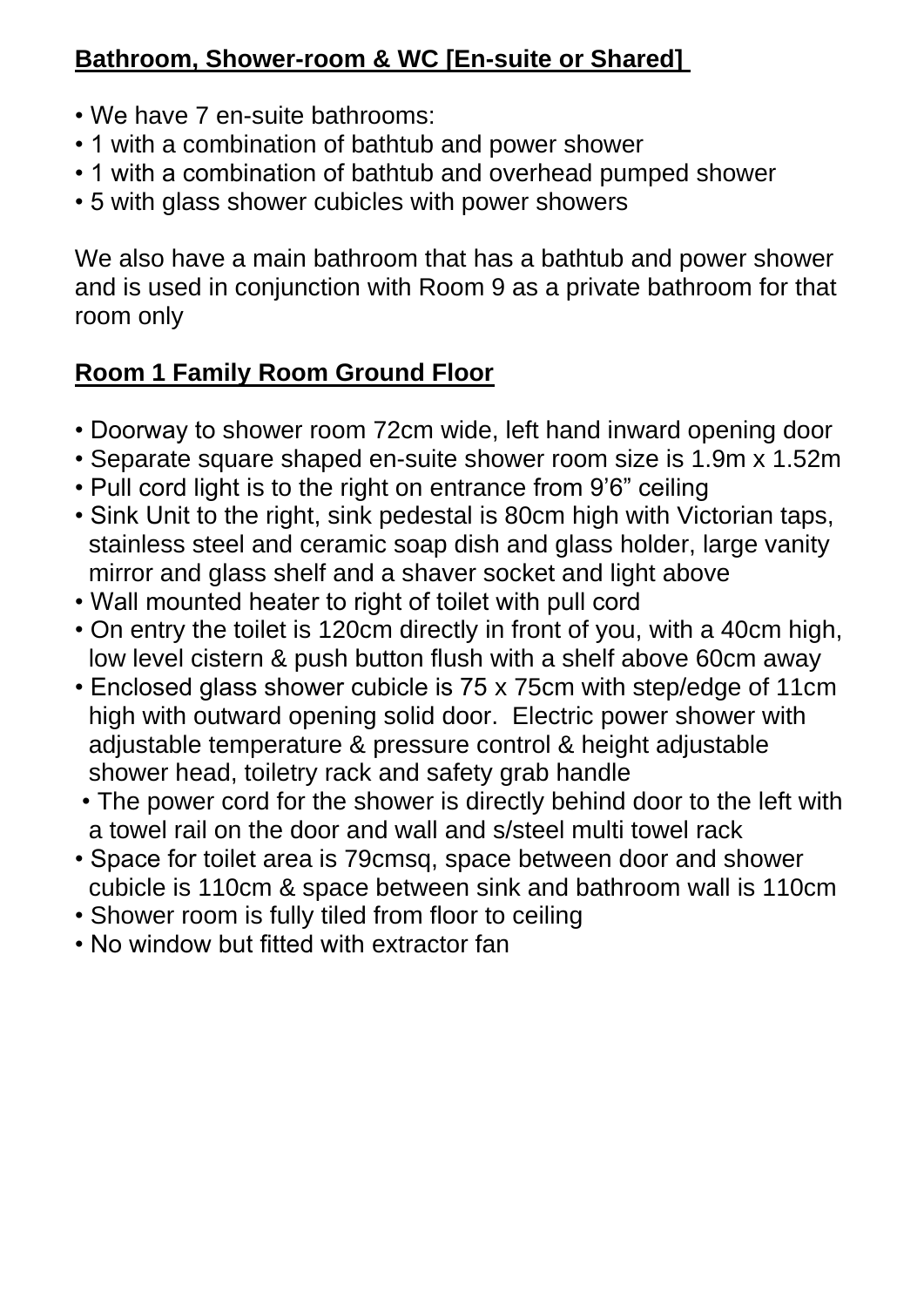## **Room 2 Double Ground Floor:**

- Doorway to bathroom is 66cm wide, left hand inward opening door to double 4 foot wide walk in shower cubicle
- The long en-suite bathroom is 3.1m x 1.3m with ceiling height of 8'0"
- On entry the pull cord light and wall mounted heater is to your right
- Double walk in Shower is 120 x 80 with glass left hand opening door. Electric power shower with adjustable temperature and pressure control & height adjustable shower head with toiletry rack and safety grab handle
- The power cord for the shower is above the unit.
- Sink Unit is 80cm directly in front of doorway and is 78cm high with easy grip taps, ceramic soap dish and toothbrush/beaker holder, large vanity mirror and glass shelf with shaver socket and light above
- Corner toilet unit is 80cm to the right of the doorway and is 40cm high, low level cistern with pull flush and shelf above
- Bathroom is tiled from floor to ceiling, with towels rail to the left of the sink and on the back of the door
- No window but fitted with extractor fan

## **Room 6 Twin First Floor**

- On entry to the hallway the bathroom is 90cm to the left of the door
- Doorway to bathroom is 67cm wide, left hand inward opening door
- Separate standard en-suite bathroom size is 1.6m x 2.2m (incl. full height 7'6" airing cupboard behind the door of 55 x 80cm)
- Light pull cord is on the right on entrance
- On entry the sink unit is 80cm in front of you and 80cm high with Victorian taps, ceramic soap dish and toothbrush/beaker holder, large vanity mirror and glass shelf with shaver socket and light above
- Wall mounted heater to the left of sink with pull cord and towel rack
- Toilet is 160cm directly on entry with a 40cm high, low level cistern and push button flush with a shelf in the corner above the bath
- Bath is on your left & is 70 x 1700 x 56cm tub with white PVC panel with fixed glass shower screen at door entrance end of bath. Electric power shower with adjustable temperature and pressure control & height adjustable shower head, with toiletry rack and safety grab handle with the power cord for the shower in the airing cupboard
- Bathroom is fully tiled from floor to ceiling
- It has a medium sized frosted glass window, with top opening only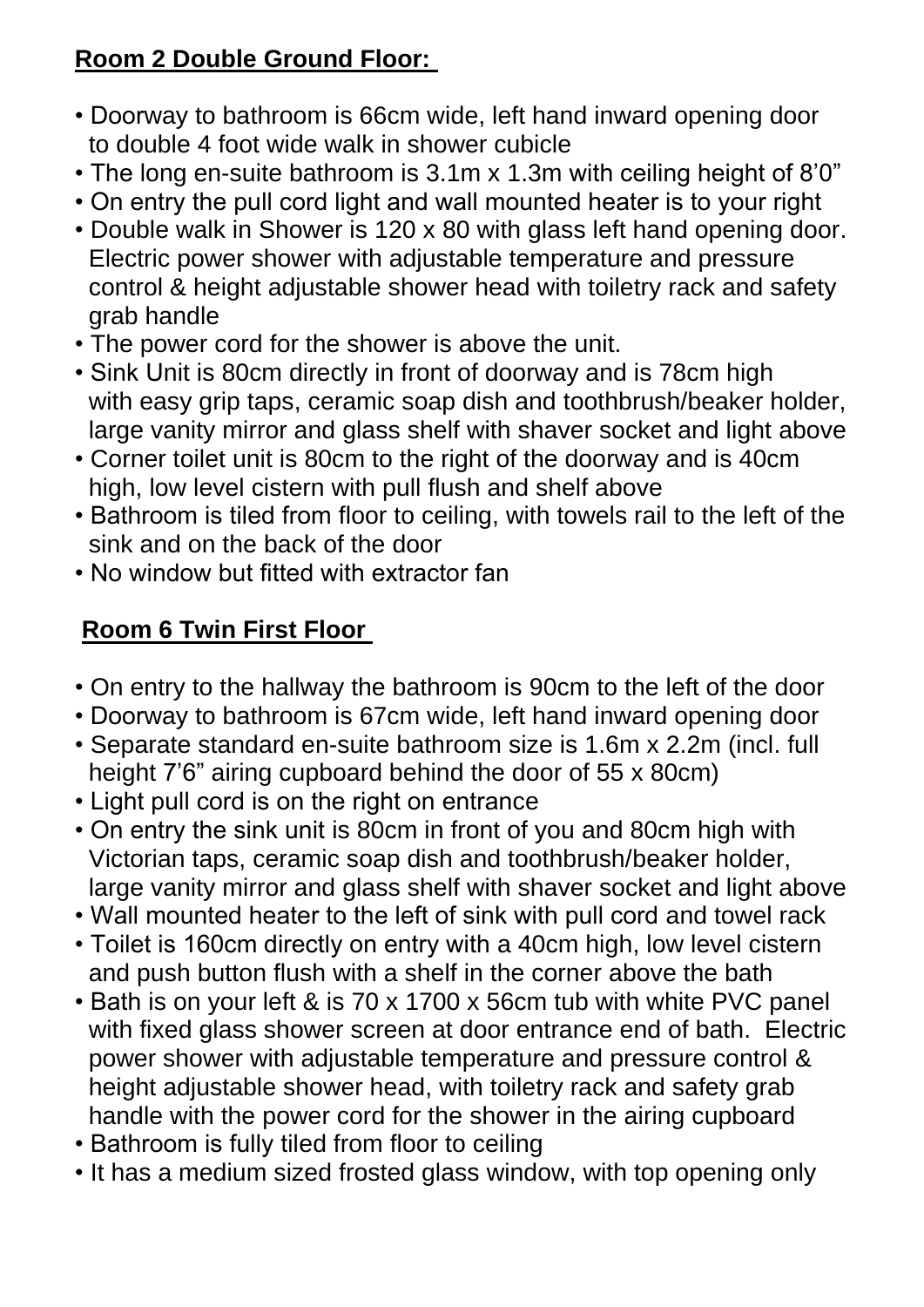## **Room 7 Family First Floor**

- Separate en-suite bathroom is on the far side of the bedroom and is a large L shape of 2.8m x 1.5m x 1m and ceiling height of 7'6"
- Doorway to bathroom is 75cm wide, left hand inward opening door
- Wall to the right is 1m long, leading to open area of 1.1m x 1.5m
- On this wall is the light pull cord, wall mounted heater with pull cord and stainless steel multi towel rack
- Toilet is 150cm directly on entrance, with a 40cm high, low level cistern and push button flush with 90sqcm toilet space
- The sink unit is 80cm high, has stainless steel mixer taps in the centre of the basin, stainless steel and ceramic soap dish and toothbrush/glass holders, has a large vanity mirror, glass shelf with shaver socket and light above
- Bath tub is 150 x 70 x 56cm with PVC panel along far wall with hand held shower above the mixer taps, with pull up button to activate shower and a PVC shower curtain and safety grab handle. The bath is 70cm from sink unit.
- On your left is a large frosted glass window with top opening only, with venetian pull blind fitted for extra privacy and towel rail
- Bathroom is fully tiled from floor to ceiling

## **Room 11 Twin First Floor**

- Doorway to shower room 67cm wide, right hand inward opening door
- The en-suite, although small & compact is 2.8m x 90cm & 7'0" high
- On your left wall is the light pull cord and wall mounted heater
- Toilet also to your left on entry, 40cm high, low level cistern with pull handle, with shelf & small outward opening frosted glass window
- Opposite is a small wash hand basin, no pedestal, is 80cm high & 50cm from the entrance, it has Victorian taps, ceramic and s/steel soap dish & toothbrush/beaker holder, a large vanity mirror, glass shelf with shaver socket and light above, power cord for shower and s/steel multi towel rack
- Shower cubicle is situated to the right of entrance, directly behind door. Cubicle is 75cmsq with inward opening concertina glass doors with step/edge of 14cm. Electric power shower with adjustable temperature and pressure control & height adjustable shower head with toiletry rack and safety grab handle
- Space between toilet and cubicle is 120cm
- Shower room is fully tiled from floor to ceiling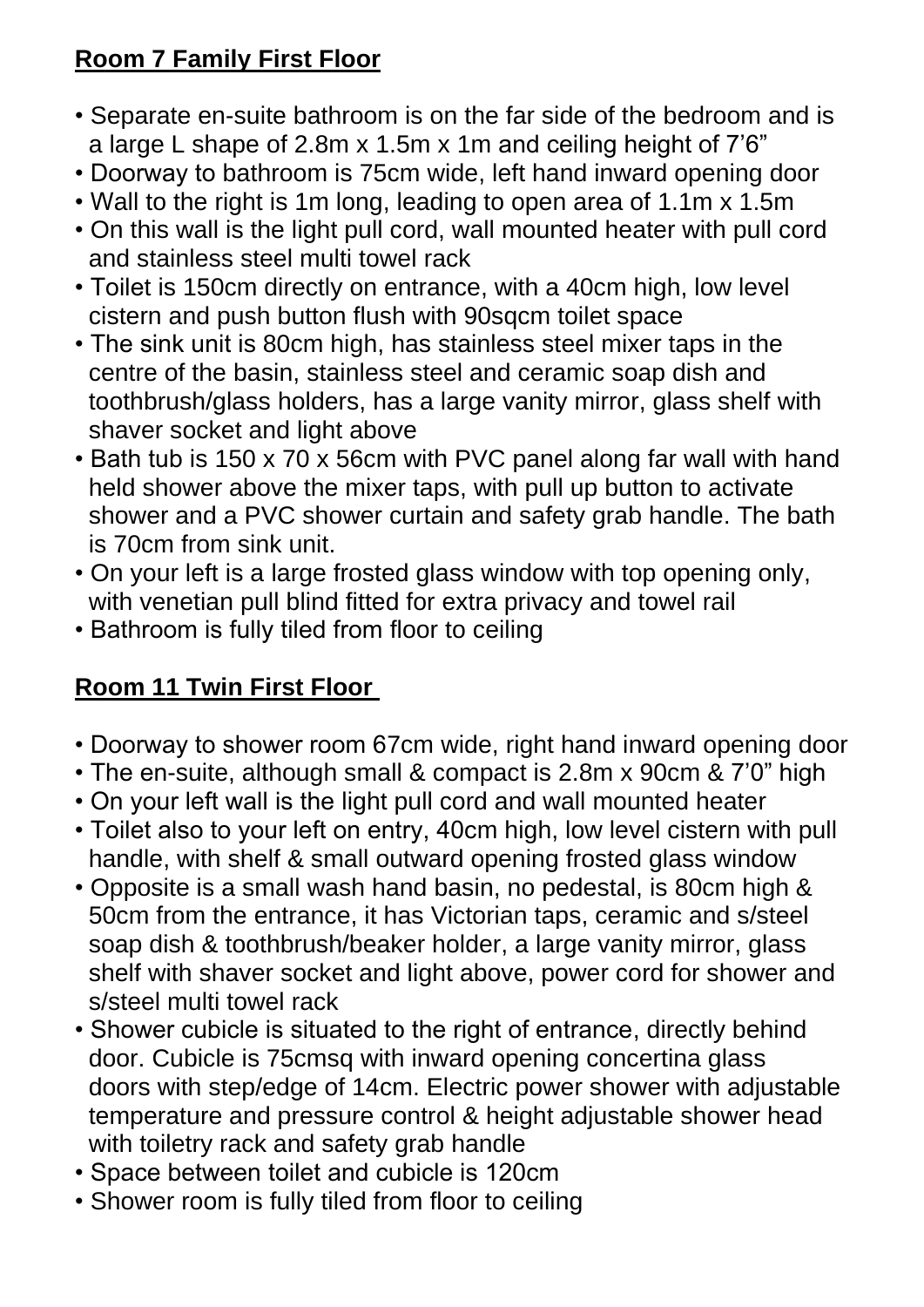## **Room 10 Double First Floor**

- Doorway to shower room 66cm wide, left hand inward opening door
- The en-suite partition wall is a curved structure within the bedroom
- Overall size is 2.1m x 1.5m with a 8'0" ceiling height
- On your right is the light pull cord next to the shower cubicle of 75cmsq with inward opening concertina glass doors with step/edge of 10cm. Electric power shower with adjustable temperature and pressure control & height adjustable shower head with toiletry rack and safety grab handle
- Shower power cord is on facing wall from entrance
- Sink unit is directly behind open door on the left, large corner sink with mixer taps in the centre and pedestal of 80cm high, stainless steel & ceramic soap dish & glass holder with large vanity mirror, glass shelf with shaver socket and light above & wall mounted heater
- Small outward opening frosted glass window on adjacent wall
- Corner fitted toilet of 40cm high, low level cistern and push button flush with two curved shelves above.
- On facing wall is the shower power cord and s/steel multi towel rack
- Toilet area of 70cmsq and space between toilet and shower is also 70cm, with a small space of 30cm between sink and toilet
- Shower room is fully tiled from floor to ceiling

## **Room 8 Double/Family Unit with Room 9 First Floor**

- Doorway to en-suite is 75cm wide right hand inward opening door
- Overall size of en-suite is 190cmsq and has a ceiling height of 7'6"
- Light switch is located on outside wall to the right of door
- Sink unit with pedestal is located directly on entrance 35cm to the left of doorway
- Sink unit with pedestal is 80cm high and has modern easy grip s/steel mixer taps in the centre of the basin with ceramic and s/steel soap dish and 2 glass holders. A very wide vanity mirror above the sink with glass shelf and shaver point and light above
- Toilet is 120cm from door way to the left corner. It is 40cm high and has a low level cistern with push button flush & a shelf 30cm above
- Shower cubicle is 75cmsq with step/edge 15cm from door to the right corner. Enclosed wall surround with glass outward opening door. Electric power shower is directly in front of you with adjustable temperature and pressure control & height adjustable shower head with toiletry rack and safety grab handle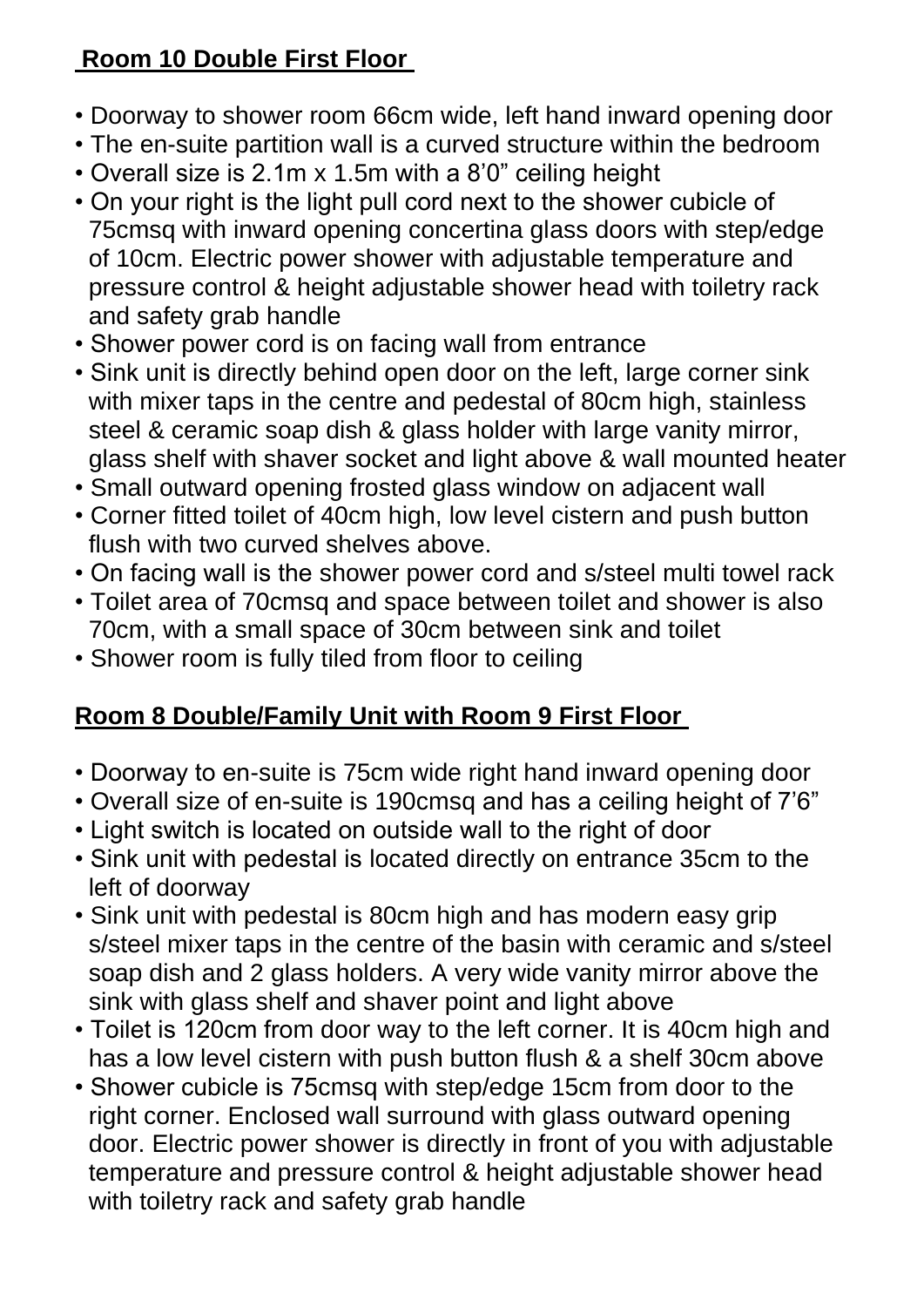- Space between toilet and cubicle is 65cm
- Stainless steel multi towel rail directly behind open door
- Wall mounted heater on right wall from entrance with pull cord
- The power shower switch is located in main bedroom, on wall next to wardrobe
- Bathroom is fully tiled from floor to ceiling

#### **Room 9 Twin/Family Unit with Room 8 First Floor**

- This is our only non en-suite room, it only has a sink unit. However when used as a single/twin occupancy guests have the sole use of the main bathroom (see below)
- When used in conjunction with Room 8 as our Family Unit the en suite in Room 8 is used for both rooms.
- Approx size of sink area from door is 1m x 2m with 10'0" ceiling
- On entry there is a 80cm high sink unit, 155cm in front of the door way, which has a inlayed tiled surround mirror, Victorian mixer taps and ceramic soap & toothbrush/beaker holder
- Space between basin and end of bed is 80cm

#### **Main Bathroom (used in conjunction with Room 9 as a Twin)**

- Located directly at the top of the main staircase
- Old style Victorian bathroom, door way is 74cm wide left hand inward opening door with knob style handle & towel rail behind door
- Overall room size is 1.9 x 2.2m with 7'6" ceiling height
- Light pull cord is to the right on entrance with vanity mirror and wall mounted heater with pull cord and multi towel rail
- Toilet is 45cm high and is 1.5m directly in front of entrance with a push button flush. A Frosted Glass panel with top opening window above the toilet and also a small non opening frosted glass window above the bath
- Wash hand basin & bath are directly behind the door, no pedestal, both with single hot and cold old fashioned taps
- Bath is 68 x 170 x 53cm, with wood panel & 20cm shelf to one end
- Electric power shower is on the outside wall with adjustable temperature, pressure control & height adjustable shower head with safety grab handle
- Power cord to shower is located other side of shower door.
- Glass shower door fitted outward opening, for shower area.
- Bath side of room is fully tiled; remaining walls are papered/painted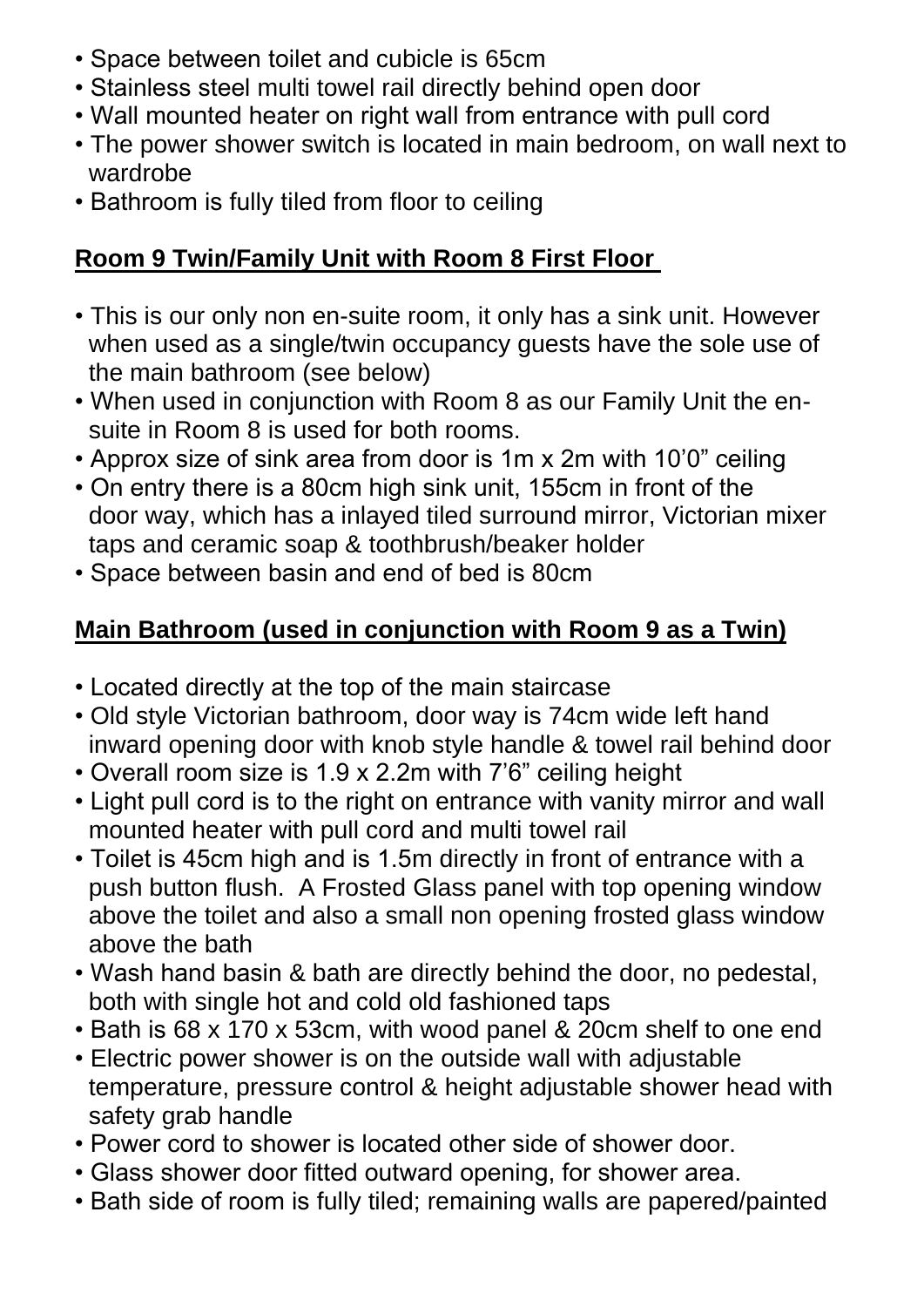#### **Additional Information Summary**

- All bathrooms are fitted with shaver lights and power points, with mirrors and glass shelves situated over each sink with complimentary emergency toiletry supplies
- All rooms equipped with fans, mini fridges, beverage making facilities for tea, coffee, hot chocolate and fruit teas, kettles are cordless, hairdryers, clothes brush and shoe horns and bible.
- All rooms have remote control flat screen Digital colour televisions with DVD player & radio/alarm clocks with CD player & USB ports.
- The main front door is our direct route for evacuation, the second exit on the would be through the patio door via the dining room, other alternative emergency exits would be via the owners living accommodation located on the ground & first floor, used for emergencies only.
- Emergency lighting is situated in the ceilings on the landing, hallway, lounge and dining room showing you to the emergency exits
- All internal rooms are fitted with Fire Doors and sprung loaded door closures with door stops returns and brass plated Victorian handles
- All Rooms and Internal Public areas are fitted with Smoke Detectors
- All fire evacuation procedures can be found in every bedroom attached to the inside of the door
- Fire extinguishers are located in the main hallway, first floor landing (plus one in the owners utility room) with full instructions for use
- Emergency break glass points are located above the fire **extinguishers**
- Should the need arise, the fire bell will sound this is a continuous ringing sound and you will evacuate the building immediately and gather by the fire assembly point in the car park
- We do not accept animals, however, Assistance Dogs are welcome
- We are happy to store medication in our fridges (if required), not a 24 hr service.
- In conjunction with the Government Legislation we operate a strict No Smoking & E Cigarette Policy within our establishment, smokers are welcome to use the patio area although we ask that they give due consideration to those guests who do not smoke and as its next to the dining room door.
- We offer packed lunches to walkers at a minimal charge, by prior arrangement.

•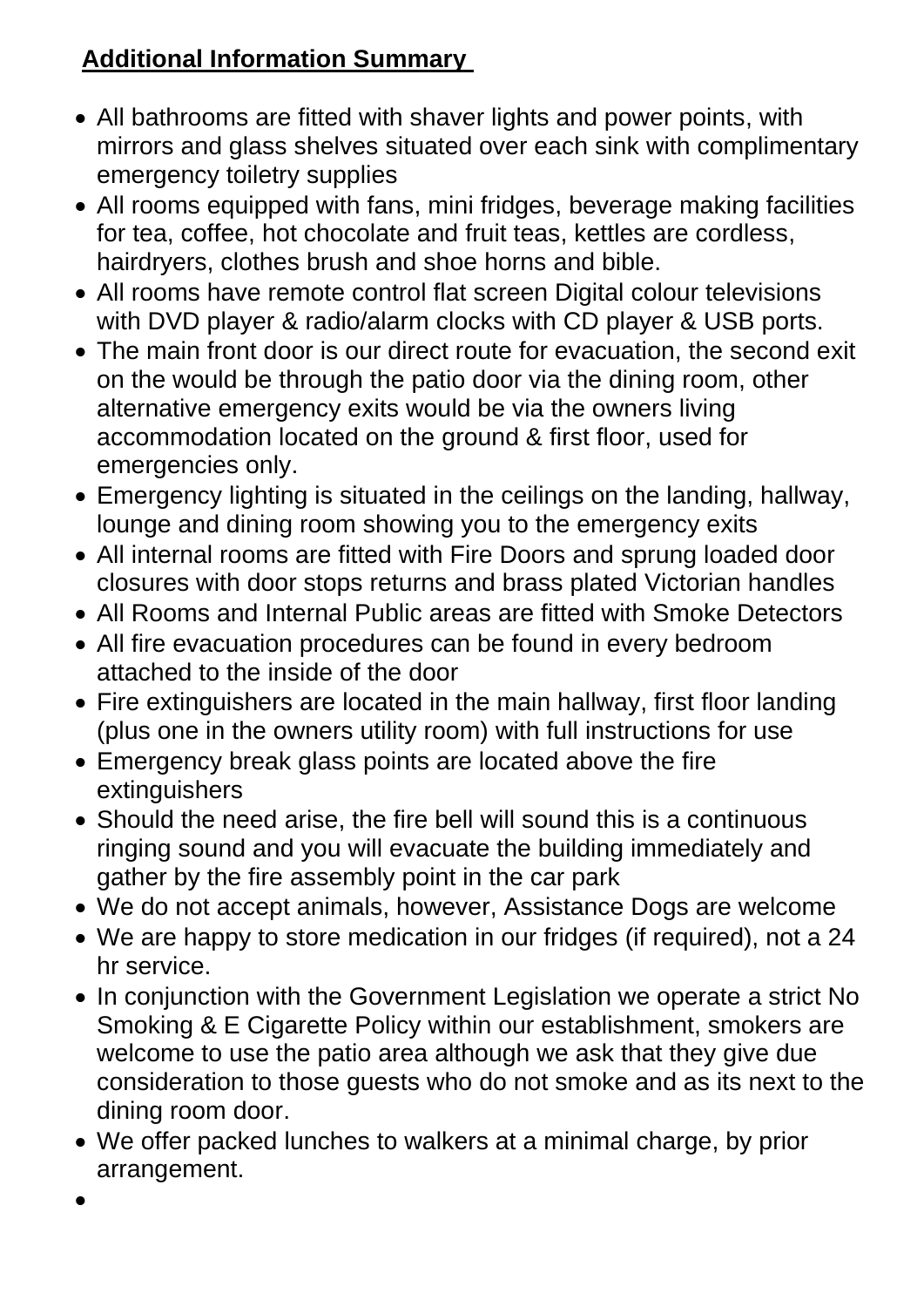#### **Completed & Future Plans since taking over in 2007**

In June 2007 we bought The Swiss Cottage. We spent the next two winters completely gutting, throwing away existing furniture and fittings, striping out the bathrooms, carpet etc, redecorating and generally refurbishing the property to get all the bathrooms, bedrooms and common areas to a very good standard that you see today.

Since then we have completed the following improvements;

- Complete painting all exterior walls, soffits, fascias and window sills
- December 08
- Complete installing new fitted kitchen cupboards, change of layout and worktops and install new range cooker - May 08
- Plumber to install a further 8 Radiators, so Central Heating throughout the whole property, replace 5 out dated ones & install all radiators with thermostatic control valves - March 09
- Replace present televisions with suitable colour flat screen Digital TV/DVD combi & wall mount them to allow maximum space in rooms - January 09
- Fence in remainder of garden and spray paint all fences April 09
- Insulate, Board and carpet the Loft May 09
- Install new Patio Furnishing August 09
- Lay Decking to Patio Area July 09
- Replace and repair floorboards & also to replace all carpet to the Hallway, stairs, bar and dining area - Dec 09
- Upgrade Fire doors with in tumescent fire strips Jan 10
- Fit Awning to Patio Area June 10
- To replace all Double Beds March 11
- To replace Lounge Settees March 11
- Replacing the corner bath in Room 2 for a walk in shower and retile and refit the shower room – March 12
- To replace All Dining Tables & Chairs and easy chairs in the Bedrooms – September 2012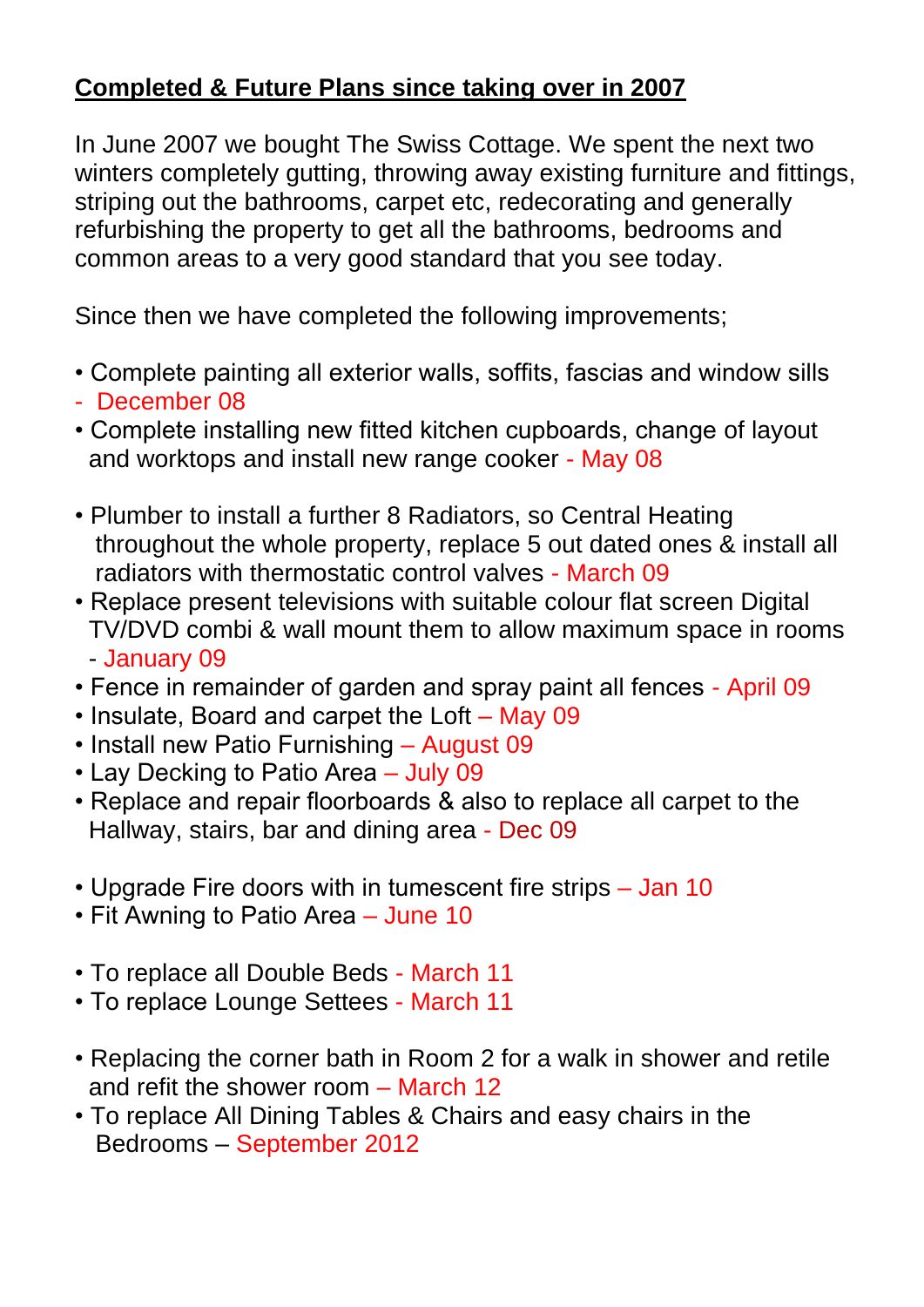- Roofer to clear out valleys, re-point and replace & clean with pressure washer the existing original roof slate tiles – April 13
- To Landsc ape, stone the front garden & borders June 13
- To Re-grout all bathroom/shower tile areas October 13
- To replace 12 blown windows around the property November 13
- To replace fence panels & trellis after the storm December 13
- Installed Surfaced Mounted Ceiling PIR Lights in all common areas/hallways – March 14
- To move around the current chest of drawers & wardrobes so we can add Dressing Tables with stools in all Bedrooms and a new Chest of Drawer in Rm 8 & repaint wardrobe as requested by the Hotel Inspector in September 13 – March 14
	- To erect Stainless Steel Splash Backs in Kitchen April 14
	- To replace Kitchen Extractor Fan April 14
	- Plumber to install Shower Pump for Room 7 shower March 14
	- Replace Patio Furniture with Rattan effect furnishings and install a 3 meter wide Canopy – May 14
	- Put oscillating cooling fans in all bedrooms to cool guests down during the heat wave – July14
	- To change Room 1 annex by replacing children's bunk beds with faux leather double sofa bed and re arrange room/paint etc to form a snug lounge – December 14
	- •
	- After Island Road have re laid pavement, repair drive and repaint lines for the car parking bays – March 15
	- To install Roller Blinds in every bedroom to aid Black out conditions as requested by the Hotel Inspector in September – April 15
	- To replace all bathroom accessory sets for more modern accessories – August 15
	- Plumber to replace the WC & system with a new modern WC in Room 9 Bathroom – August 15
	- Plumber to replace the Power Shower with a new modern one in Room 9 Bathroom – August 15
	- To replace Shower rises in Room 1, 7 & 9 and also shower shelf in Room 7 – August 15
	- Plumber to replace Central Heating Boiler for new Eco Friendly Dutch version - September 15
	- Take up repair damp/damaged joists & floorboards in lounge by chimney breast – November 2015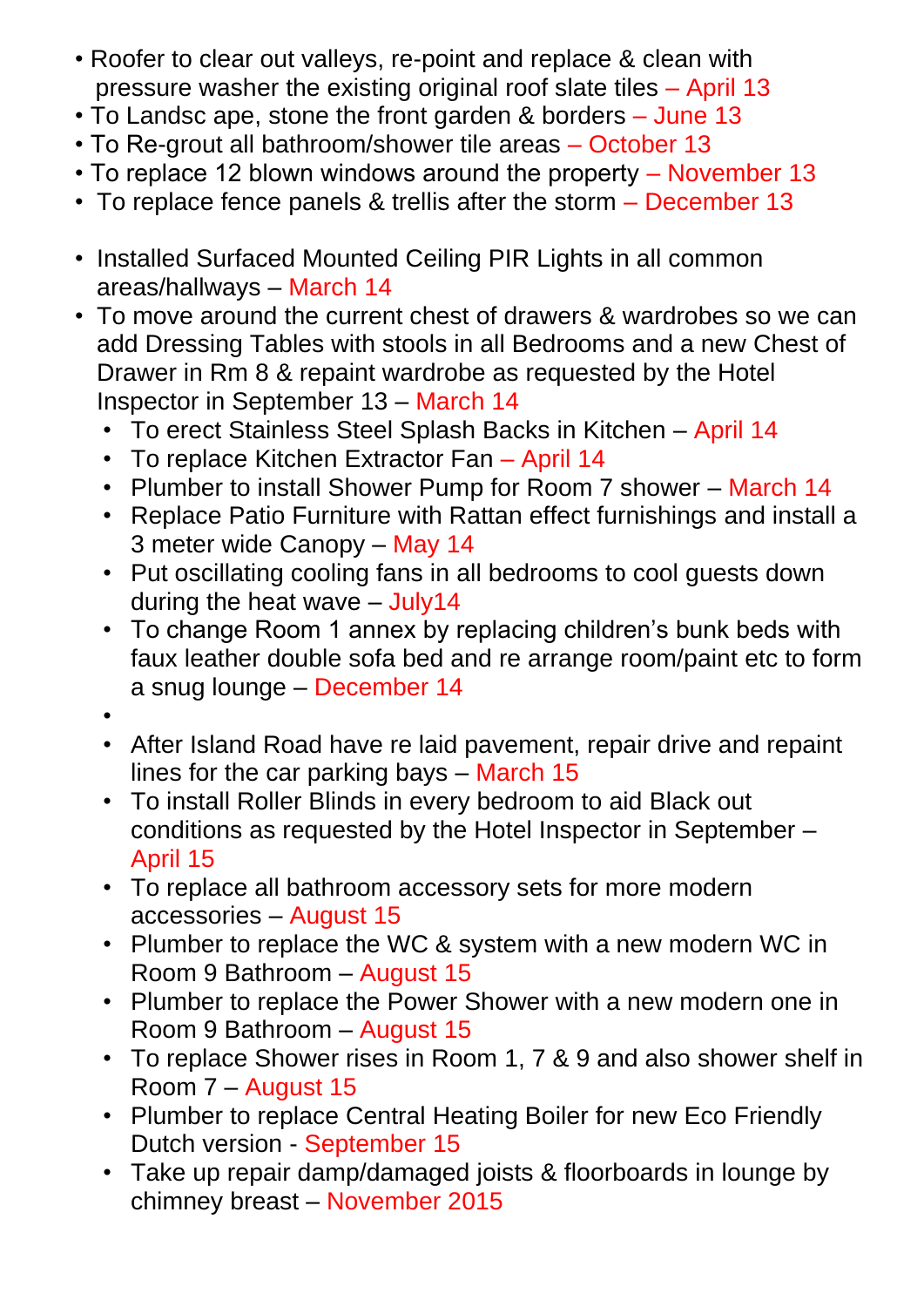- Replace Parasol & clean decking March 16
- Replace Kitchen Kettle & 2 Toasters April 16
- Service & replace elements in Hot Cupboard May 16
- Replace 3 mini fridges June 16
- Service & replace parts to dishwasher June 16
- Hire scaffolding to re-slate damaged roof & eaves July 16
- Service & replace thermocouple to oven September 16
- •
- Put draught buster strips on all door January 17
- Replace roof, guttering to shed & fence panel February 17
- Repair Rm 9 ceiling after storm damage flood February 17
- Repaint all fences February 17
- Finish Boarding the Roof March 17
- Replace Microwave March 17
- Replace Bath & Sink Taps Rm 9 & owners 2 bathrooms March 17
- Hire Skip to get rid of rubbish March 17
- Replace blown window in Rm 2 April 17
- Put in pressure reducing valve in Rm 7 August 17
- Replace 5 x Shaver Light Units October 2017
- •
- Replace DTV Aerial & Cabling & Retune all TV's following signal upgrade – March 2018
- Repair Roof Ridge Tiles & Slates March 2018
- Repair Water Damage to Ceiling on Landing April 2018
- Repairs & replace back guttering by Rm 6 May 2018
- •
- Replace 3 old kettles January 2019
- Replace Toaster May 2019
- Replace all Chairs in bedrooms with Stools June 2019
- Replace Printer in the Office March 2019
- •
- Add COVID regulations equipment March 2020
- Insert Wi-Fi booster boxes in hallway & landing April 2020
- Replace one socket in every room with USB ports April 2020
- Repaint all fences & outside of building May 2020
- Repaint with non-slip paint the decking June 2020
- Replace Computer Hard drive & Tower July 2020
- Repair parts in cooker & Gas service July 2020
- Replace pull cord unit for shower in Room 1 August 2020
- Repair Chest of Drawers in Rm 8 December 2020